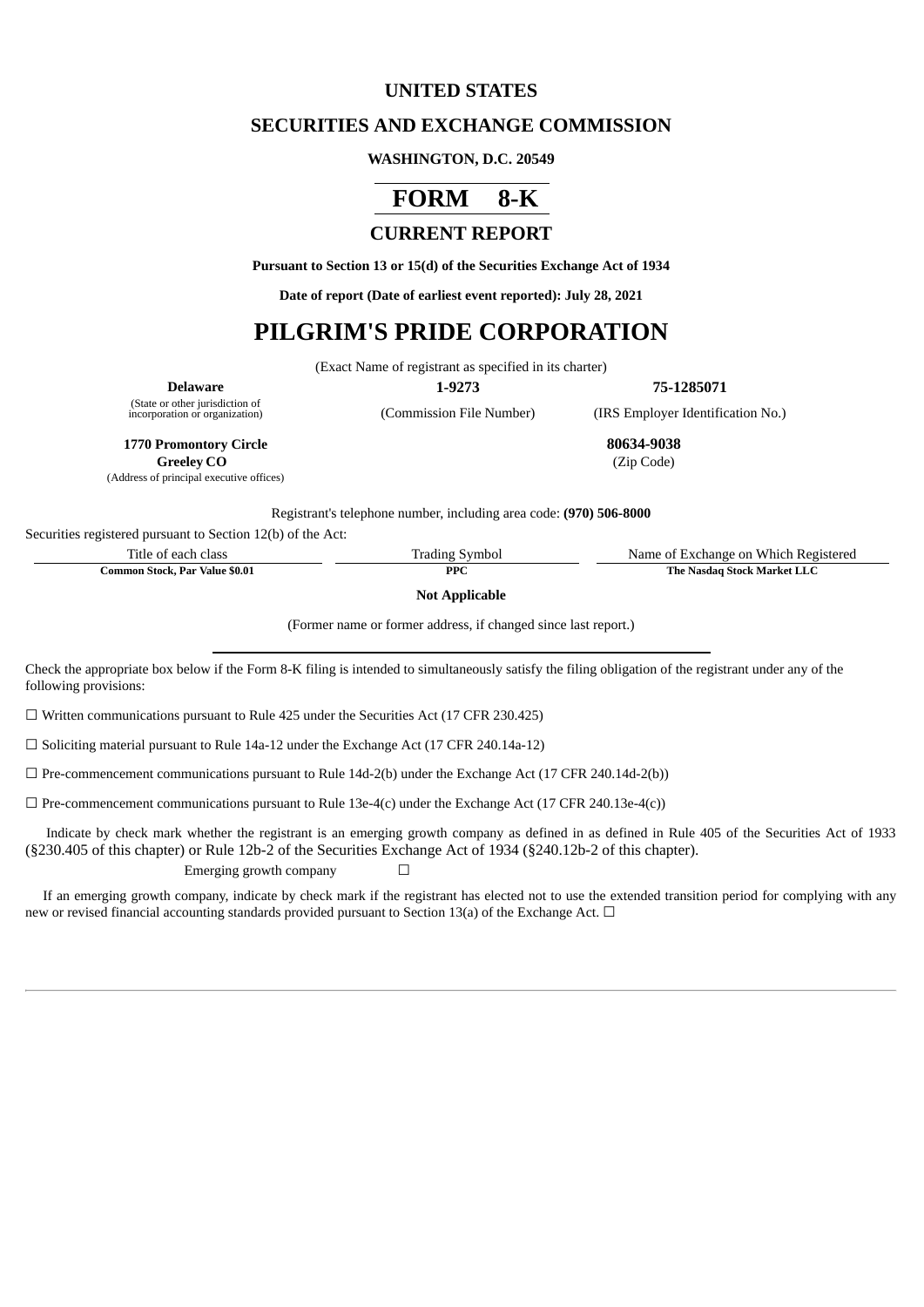#### **Item 2.02 Results of Operations and Financial Condition.**

On July 28, 2021 the Registrant issued a press release, a copy of which is attached hereto as Exhibit 99.1 and incorporated herein by reference.

# **Item 9.01 Financial Statements and Exhibits.**

[Exhibit](#page-3-0) 99.1 Press release dated July 28, 2021.

Exhibit 104 Cover Page Interactive Data File formatted in iXBRL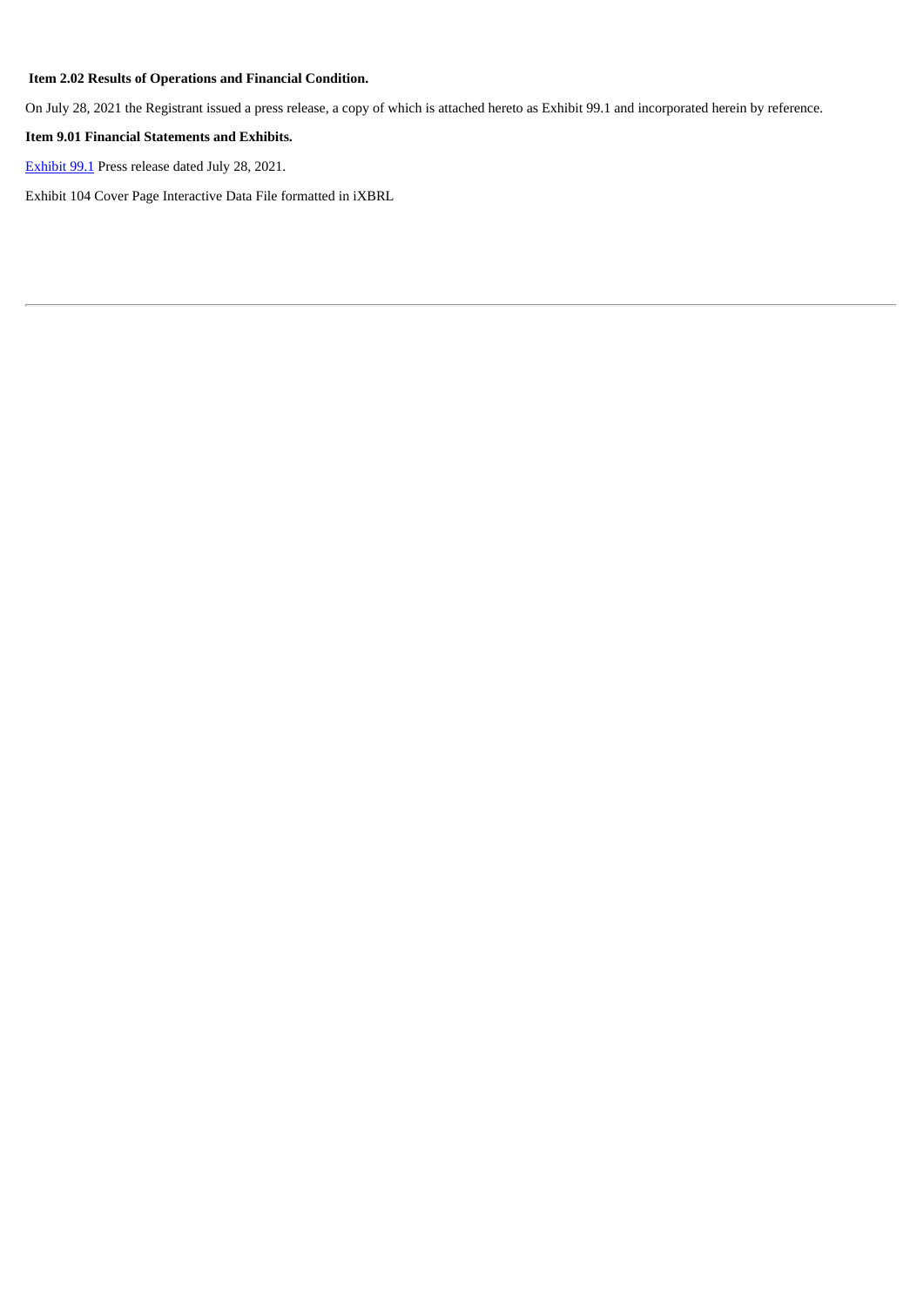# **SIGNATURE**

Pursuant to the requirements of the Securities Exchange Act of 1934, the registrant has duly caused this report to be signed on its behalf by the undersigned hereunto duly authorized.

PILGRIM'S PRIDE CORPORATION

Date: July 28, 2021 /s/ Matthew Galvanoni

Matthew Galvanoni Chief Financial Officer and Chief Accounting **Officer**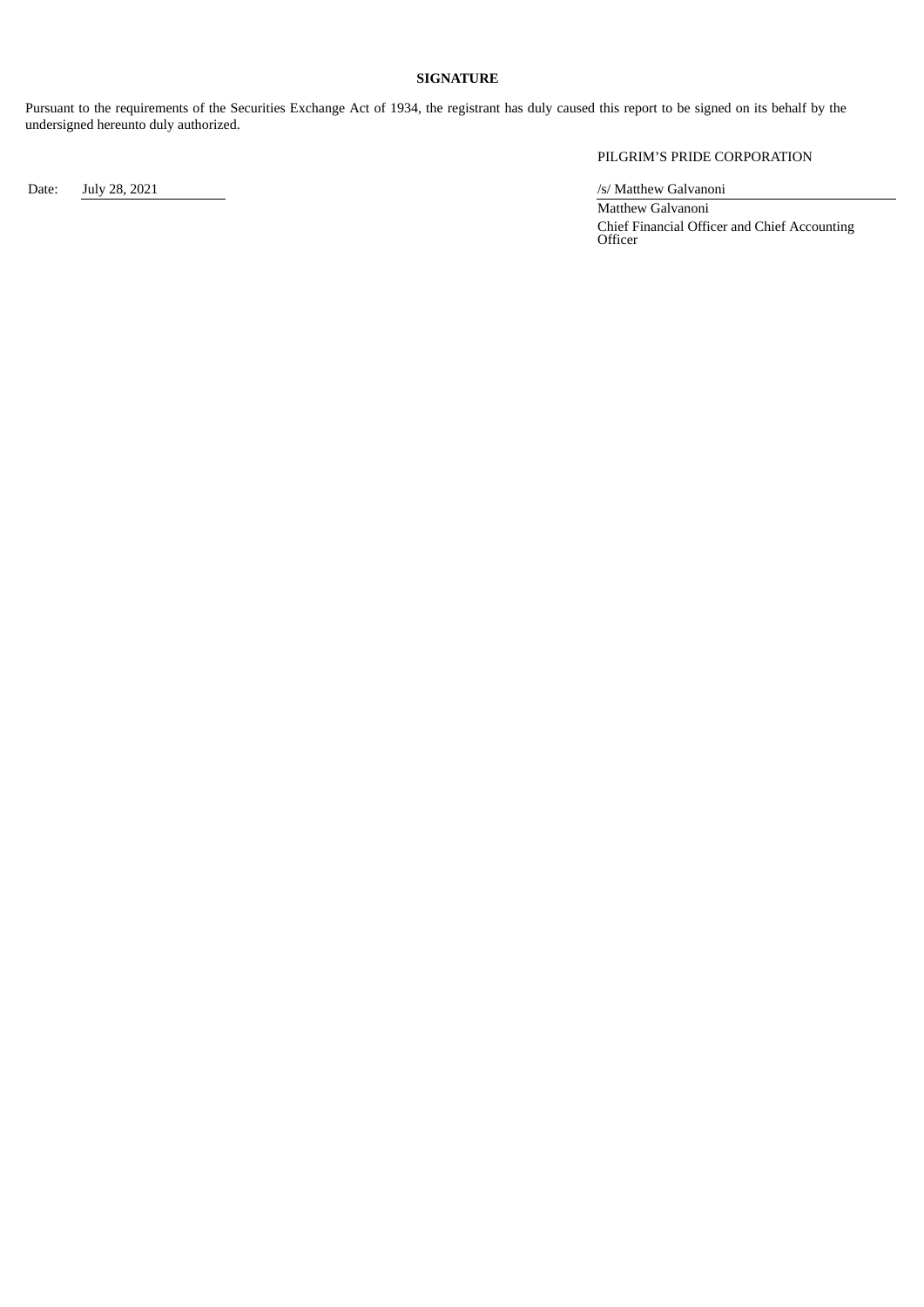

#### <span id="page-3-0"></span>**Pilgrim's Pride Reports Second Quarter 2021 Results with Strong Growth in Sales and Adjusted EBITDA Margins**

GREELEY, Colo., July 28, 2021 (GLOBE NEWSWIRE) - Pilgrim's Pride Corporation (NASDAQ: PPC) one of the world's largest poultry producers reports its second quarter 2021 financial results.

#### **Second Quarter Highlights**

- Net Sales of \$3.64 billion, up 29% from prior year.
- Consolidated GAAP Operating Income margin of (3.4)% with GAAP Operating Income margins of (10.0)% in U.S., 17.5% in Mexico and 2.3% in Europe. Adjusted U.S. Operating Income margin of 7.8%.
- GAAP Net Loss of \$(166.7) million. Adjusted Net Income of \$153.8 million or adjusted EPS of \$0.63.
- Adjusted EBITDA of \$371.6 million, or a 10.2% margin, 231.2% higher than a year ago.
- Demand in the U.S. continues to recover, with our foodservice business improving year-over-year and sequentially, achieving levels higher than pre-pandemic, while Retail volumes remain strong. Our business has improved its margins, especially on the Commodity large bird deboning operation, despite higher input costs and less than optimal mix due to significant labor shortages.
- Mexico maintained its strong momentum during the second quarter. Solid execution, improved overall economic conditions, supply/demand balance, and our increased share of non-commodity products contributed to the continued strength.
- Our combined European business continues to achieve operational improvements and benefited in the quarter with year-over-year and sequential improvements in foodservice volumes in the UK, offset by continued increases in feed costs, which are not yet fully reflected in prices and lower pig pricing in the region.
- We continue to expand our ESG agenda by releasing our Pilgrim's 2020 Sustainability Report "Eat Proudly." The report details our global progress in key priority areas such as animal care, team members, environment, communities, customers and consumers, and suppliers.
- Recorded an aggregate legal contingency accrual of \$396 million.
- Our liquidity position remains strong with an Adjusted EBITDA net leverage ratio at 1.6x.
- Continued with our growth strategy the announcement of our intended acquisition of the Kerry Consumer Foods' Meats and Meals business in the U.K. and Ireland. Following the acquisition, Pilgrim's will be a leading food company, with a significant value-added protein and integrated prepared foods business anchored by a portfolio of strong brands.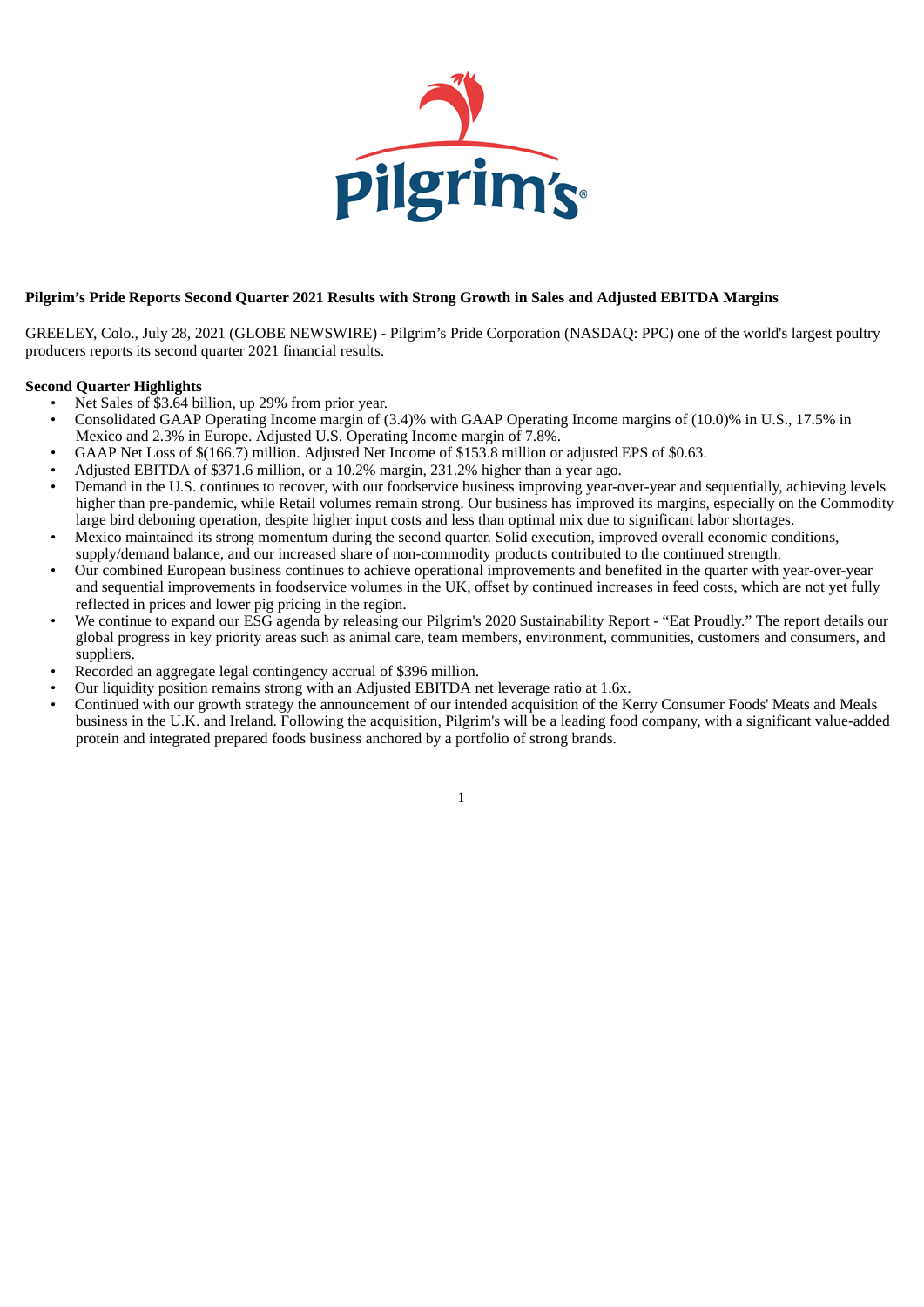| (Unaudited)<br><b>Three Months Ended</b>        |    |                         |    |                         |                                                 |  | <b>Six Months Ended</b> |    |                         |            |  |  |  |  |  |  |  |
|-------------------------------------------------|----|-------------------------|----|-------------------------|-------------------------------------------------|--|-------------------------|----|-------------------------|------------|--|--|--|--|--|--|--|
|                                                 |    | <b>June 27,</b><br>2021 |    | <b>June 28,</b><br>2020 | Y/Y Change                                      |  | <b>June 27,</b><br>2021 |    | <b>June 28,</b><br>2020 | Y/Y Change |  |  |  |  |  |  |  |
|                                                 |    |                         |    |                         | (In millions, except per share and percentages) |  |                         |    |                         |            |  |  |  |  |  |  |  |
| Net sales                                       |    | 3.637.7                 | S  | 2,824.0                 | $+28.8%$                                        |  | 6,911.1                 | \$ | 5,899.0                 | $+17.2$ %  |  |  |  |  |  |  |  |
| U.S. GAAP EPS                                   |    | (0.68)                  | \$ | (0.02)                  | $+3300.0 %$ \$                                  |  | (0.27)                  | S  | 0.25                    | (208.0) %  |  |  |  |  |  |  |  |
| <b>Operating income</b>                         | \$ | (123.1)                 | \$ | 27.3                    | (550.9) %                                       |  | 35.3                    | \$ | 111.7                   | $(68.4)$ % |  |  |  |  |  |  |  |
| Adjusted EBITD $A^{(1)}$                        | \$ | 371.6                   | \$ | 112.2                   | $+231.2 \%$ \$                                  |  | 625.5                   | \$ | 277.7                   | $+125.2%$  |  |  |  |  |  |  |  |
| <b>Adjusted EBITDA</b><br>margin <sup>(1)</sup> |    | 10.2 %                  |    | 4.0 $%$                 | $+6.2$ pts                                      |  | $9.1\%$                 |    | $4.7\%$                 | $+4.4$ pts |  |  |  |  |  |  |  |

(1) Reconciliations for non-U.S. GAAP measures are provided in subsequent sections within this release.

"As the world emerges from the COVID-19 pandemic, more of the population gets vaccinated and

activities gradually return to normal, we are optimistic that dining out, gathering with friends and family for meals and eating lunch at work or at school will once again become routine," stated Fabio Sandri, Chief Executive Officer of Pilgrim's. "Our second quarter results reflect a shift to more normal patterns in the U.S. as we saw a slight increase in retail store trips and more foodservice locations reopened.

"Our U.S. business turned in a solid operational performance despite higher and more volatile input costs and product mix issues resulting from continued, albeit improving, labor challenges. Our big bird business performed very well on commodity pricing that has remained consistently near or above historical ranges. Our foodservice business was stronger than anticipated as restrictions continued to ease, boosting demand back above 2019 levels. With consumers' continued emphasis on the retail channel, we further expanded our retail branded presence. We grew our branded consumer packaged foods business in the second quarter by 215% by investing in our *Just Bare*<sup>®</sup> and *Pilgrim's*<sup>®</sup> brands at retail and in e-commerce.

"Meanwhile, our Mexico business had another strong quarter, driven by a balanced supply/demand equation and continuous improvements in operational performance, while effectively managing higher grain pricing and supplying our customers with Fresh and Prepared Foods under the *Pilgrim's* , *Del Dia* and *Alamesa* brands. *® ® ®*

"In Q2, although challenged by increasing grain costs, Moy Park improved EBIT by 7% vs. the first quarter 2021. Moy Park continue to deliver operational efficiencies, better agricultural performance and improved yields to help offset grain cost and labor challenges. Pilgrim's UK has been affected by low hog prices and rising grain costs. Despite similar labor challenges, the Pilgrim's UK operations have also improved its margins from the same period last year."

# **Conference Call Information**

A conference call to discuss Pilgrim's quarterly results will be held tomorrow, July 29, at 7:00 a.m. MT (9 a.m. ET). Participants are encouraged to pre-register for the conference call using the link below. Callers who pre-register will be given a unique PIN to gain immediate access to the call and bypass the live operator. Participants may pre-register at any time, including up to and after the call start time. To pre-register, go to: https://services.choruscall.com/links/ppc210729.html

You may also reach the pre-registration link by logging in through the investor section of our website at www.pilgrims.com and clicking on the link under "Upcoming Events."

For those who would like to join the call but have not pre-registered, access is available by dialing +1 (844) 883-3889 within the US, or +1 (412) 317-9245 internationally, and requesting the "Pilgrim's Pride Conference." Please note that to submit a question to management during the call, you must be logged in via telephone.

Replays of the conference call will be available on Pilgrim's website approximately two hours after the call concludes and can be accessed through the "Investor" section of www.pilgrims.com. The webcast will be available for replay through October 28, 2021.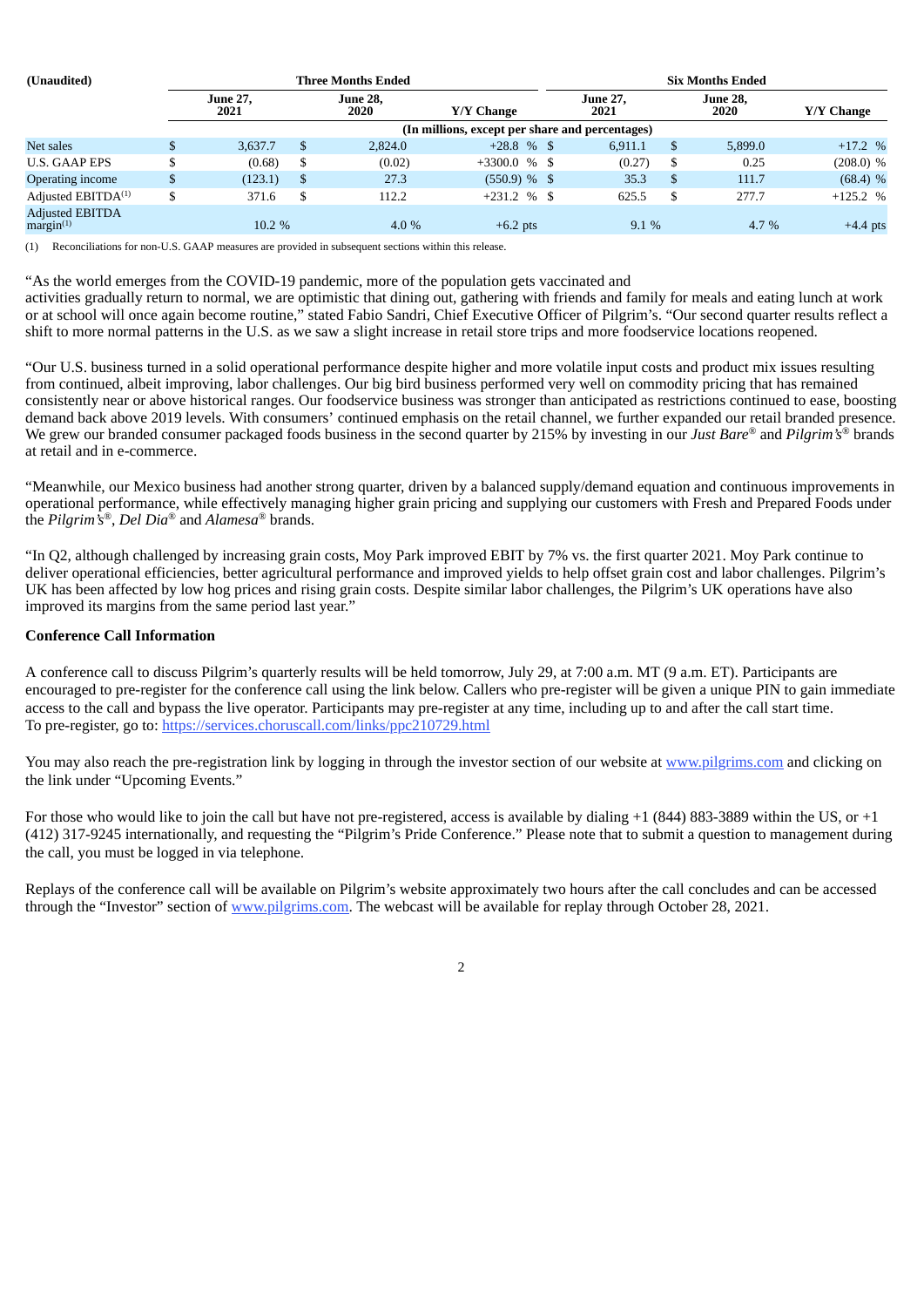# **About Pilgrim's Pride**

Pilgrim's employs approximately 54,700 people and operates protein processing plants and prepared-foods facilities in 14 states, Puerto Rico, Mexico, the U.K, and continental Europe. The Company's primary distribution is through retailers and foodservice distributors. For more information, please visit www.pilgrims.com.

#### **Forward-Looking Statements**

Statements contained in this press release that state the intentions, plans, hopes, beliefs, anticipations, expectations or predictions of the future of Pilgrim's Pride Corporation and its management are considered forward-looking statements. Without limiting the foregoing, words such as "anticipates," "believes," "estimates," "expects," "intends," "may," "plans," "projects," "should," "targets," "will" and the negative thereof and similar words and expressions are intended to identify forward-looking statements. It is important to note that actual results could differ materially from those projected in such forward-looking statements. Factors that could cause actual results to differ materially from those projected in such forward-looking statements include: the impact of the COVID-19 pandemic, efforts to contain the pandemic and resulting economic downturn on our operations and financial condition, including the risk that our health and safety measures at Pilarim's Pride production facilities will not be effective, the risk that we may be unable to prevent the infection of our employees at these facilities, and the risk that we may need to temporarily close one or more of our production facilities; the risk that we may experience decreased production and sales due to the changing demand for food products; the risk that we may face a significant increase in delayed payments from our customers; and additional risks related to COVID-19 set forth in our most recent Form 10-K and Form 10-O filed with the SEC; matters affecting the poultry industry generally; the ability to execute the Company's business plan to achieve desired cost savings and profitability; future pricing for feed ingredients and the Company's products; outbreaks of avian influenza or other diseases, either in Pilgrim's Pride's flocks or elsewhere, affecting its ability to conduct its operations and/or demand for its poultry products; contamination of Pilgrim's Pride's products, which has previously and can in the future lead to product liability claims and product recalls; exposure to risks related to product liability, product recalls, property damage and injuries to persons, for which insurance coverage is expensive, limited and potentially inadequate; management of cash resources; restrictions imposed by, and as a result of, Pilgrim's Pride's leverage; changes in laws or regulations affecting Pilgrim's Pride's operations or the application thereof; new immigration legislation or increased enforcement efforts in connection with existing immigration legislation that cause the costs of doing business to increase, cause Pilgrim's Pride to change the way in which it does business, or otherwise disrupt its operations; competitive factors and pricing pressures or the loss of one or more of Pilgrim's Pride's largest customers; currency exchange rate fluctuations, trade barriers, exchange controls, expropriation and other risks associated with foreign operations; disruptions in international markets and distribution channel, including anti-dumping proceedings and countervailing duty proceedings; the risk of cyber-attacks, natural disasters, power losses, unauthorized access, telecommunication failures, and other problems on our information systems; and the impact of uncertainties of litigation and other legal matters described in our most recent Form 10-K and Form 10-O, including the In re Broiler Chicken Antitrust Litigation, as well as other risks described under "Risk Factors" in the Company's Annual Report on Form 10-K, Quarterly Reports on Form 10-Q and subsequent filings with the Securities and Exchange Commission. The forward-looking statements in this release speak only as of the date hereof, and the Company undertakes no obligation to update any such statement after the date of this release, whether as a result of new information, future developments or *otherwise, except as may be required by applicable law.*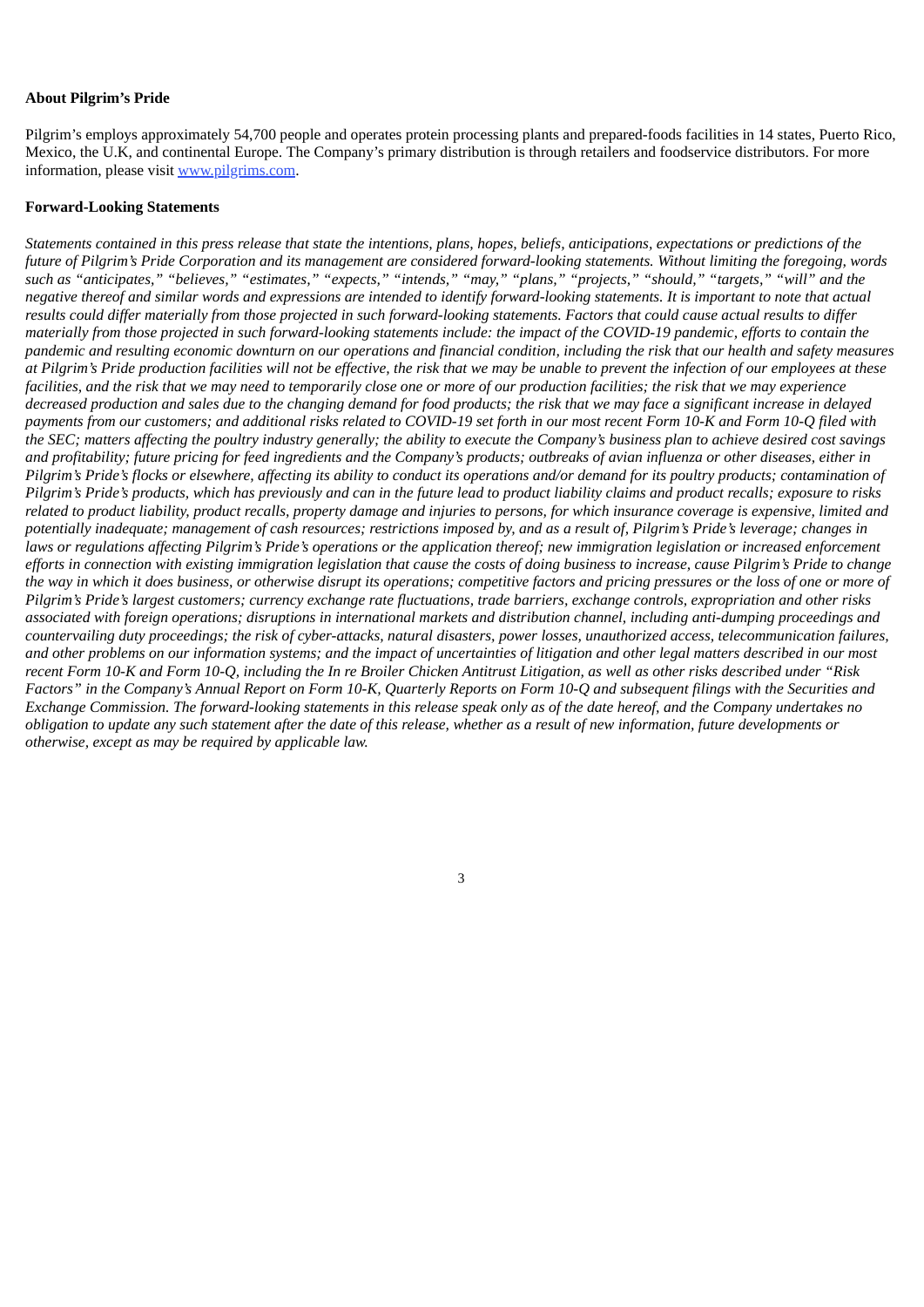Contact: Julie Kegley - Financial Profiles Investor Relations IRPPC@pilgrims.com www.pilgrims.com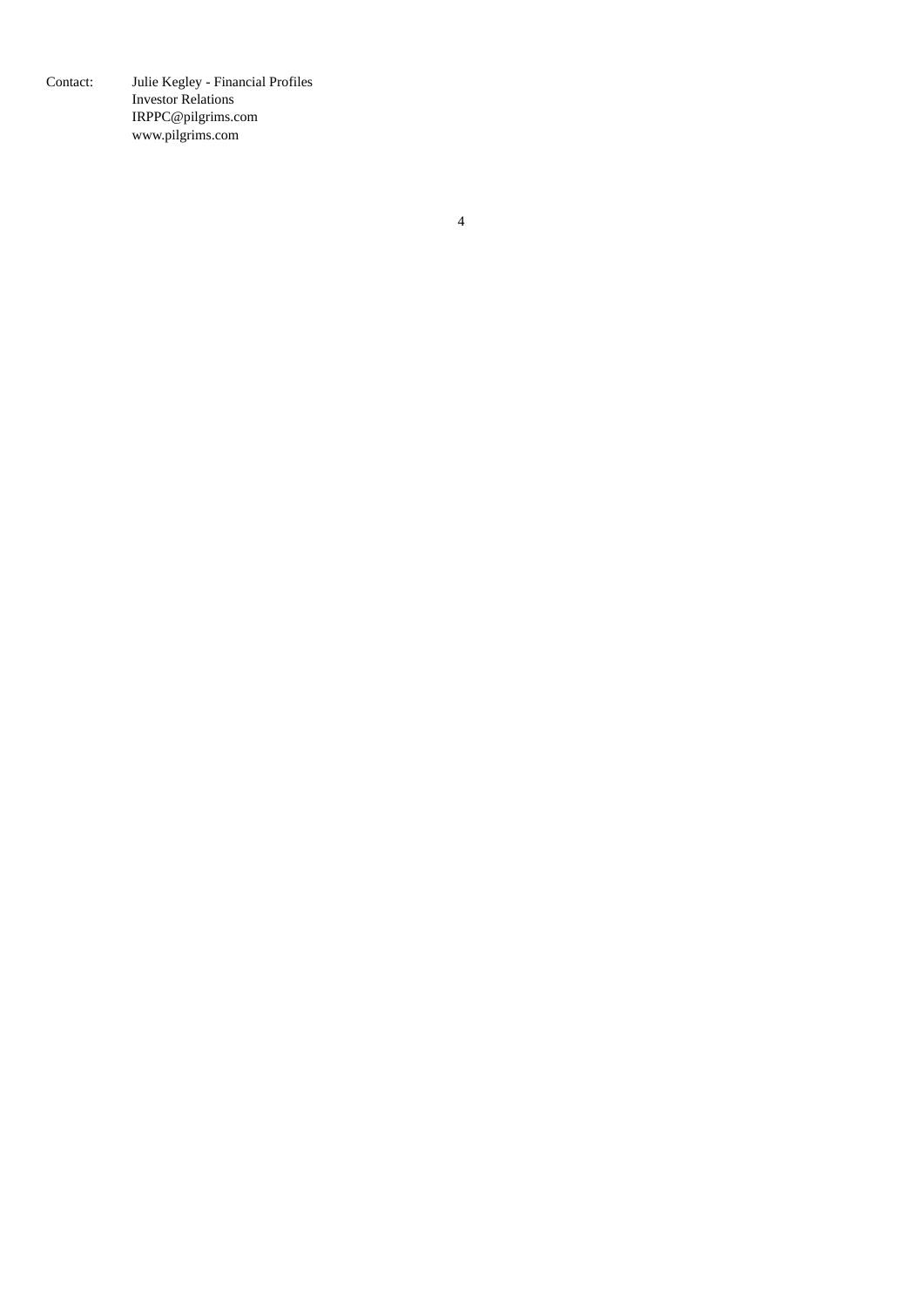# **PILGRIM'S PRIDE CORPORATION CONDENSED CONSOLIDATED BALANCE SHEETS**

|                                                                            | (Unaudited)<br>June 27, 2021 |                | <b>December 27, 2020</b> |
|----------------------------------------------------------------------------|------------------------------|----------------|--------------------------|
|                                                                            | (In thousands)               |                |                          |
| Cash and cash equivalents                                                  | \$<br>391,805                | $\mathfrak{s}$ | 547,624                  |
| Restricted cash and cash equivalents                                       | 98,212                       |                | 782                      |
| Trade accounts and other receivables, less allowance for doubtful accounts | 866,476                      |                | 741,992                  |
| Accounts receivable from related parties                                   | 868                          |                | 1,084                    |
| Inventories                                                                | 1,530,014                    |                | 1,358,793                |
| Income taxes receivable                                                    | 51,351                       |                | 69,397                   |
| Prepaid expenses and other current assets                                  | 190,574                      |                | 183,039                  |
| Total current assets                                                       | 3,129,300                    |                | 2,902,711                |
| Deferred tax assets                                                        | 5,494                        |                | 5,471                    |
| Other long-lived assets                                                    | 26,837                       |                | 24,780                   |
| Operating lease assets, net                                                | 295,391                      |                | 288,886                  |
| Identified intangible assets, net                                          | 589,536                      |                | 589,913                  |
| Goodwill                                                                   | 1,024,900                    |                | 1,005,245                |
| Property, plant and equipment, net                                         | 2,677,387                    |                | 2,657,491                |
| Total assets                                                               | \$<br>7,748,845              | \$             | 7,474,497                |
|                                                                            |                              |                |                          |
| Accounts payable                                                           | \$<br>1,092,164              | \$             | 1,028,710                |
| Accounts payable to related parties                                        | 8,595                        |                | 9,650                    |
| Revenue contract liabilities                                               | 36,275                       |                | 65,918                   |
| Accrued expenses and other current liabilities                             | 1,051,546                    |                | 807,847                  |
| Income taxes payable                                                       | 30,681                       |                |                          |
| Current maturities of long-term debt                                       | 25,453                       |                | 25,455                   |
| Total current liabilities                                                  | 2,244,714                    |                | 1,937,580                |
| Noncurrent operating lease liability, less current maturities              | 221,345                      |                | 217,432                  |
| Long-term debt, less current maturities                                    | 2,270,298                    |                | 2,255,546                |
| Deferred tax liabilities                                                   | 318,159                      |                | 339,831                  |
| Other long-term liabilities                                                | 99,817                       |                | 148,761                  |
| <b>Total liabilities</b>                                                   | 5,154,333                    |                | 4,899,150                |
| Common stock                                                               | 2,614                        |                | 2,612                    |
| Treasury stock                                                             | (345, 134)                   |                | (345, 134)               |
| Additional paid-in capital                                                 | 1,959,558                    |                | 1,954,334                |
| Retained earnings                                                          | 906,090                      |                | 972,569                  |
| Accumulated other comprehensive income (loss)                              | 59,354                       |                | (20, 620)                |
| Total Pilgrim's Pride Corporation stockholders' equity                     | 2,582,482                    |                | 2,563,761                |
| Noncontrolling interest                                                    | 12,030                       |                | 11,586                   |
| Total stockholders' equity                                                 | 2,594,512                    |                | 2,575,347                |
| Total liabilities and stockholders' equity                                 | \$<br>7,748,845              | $\mathbb{S}$   | 7,474,497                |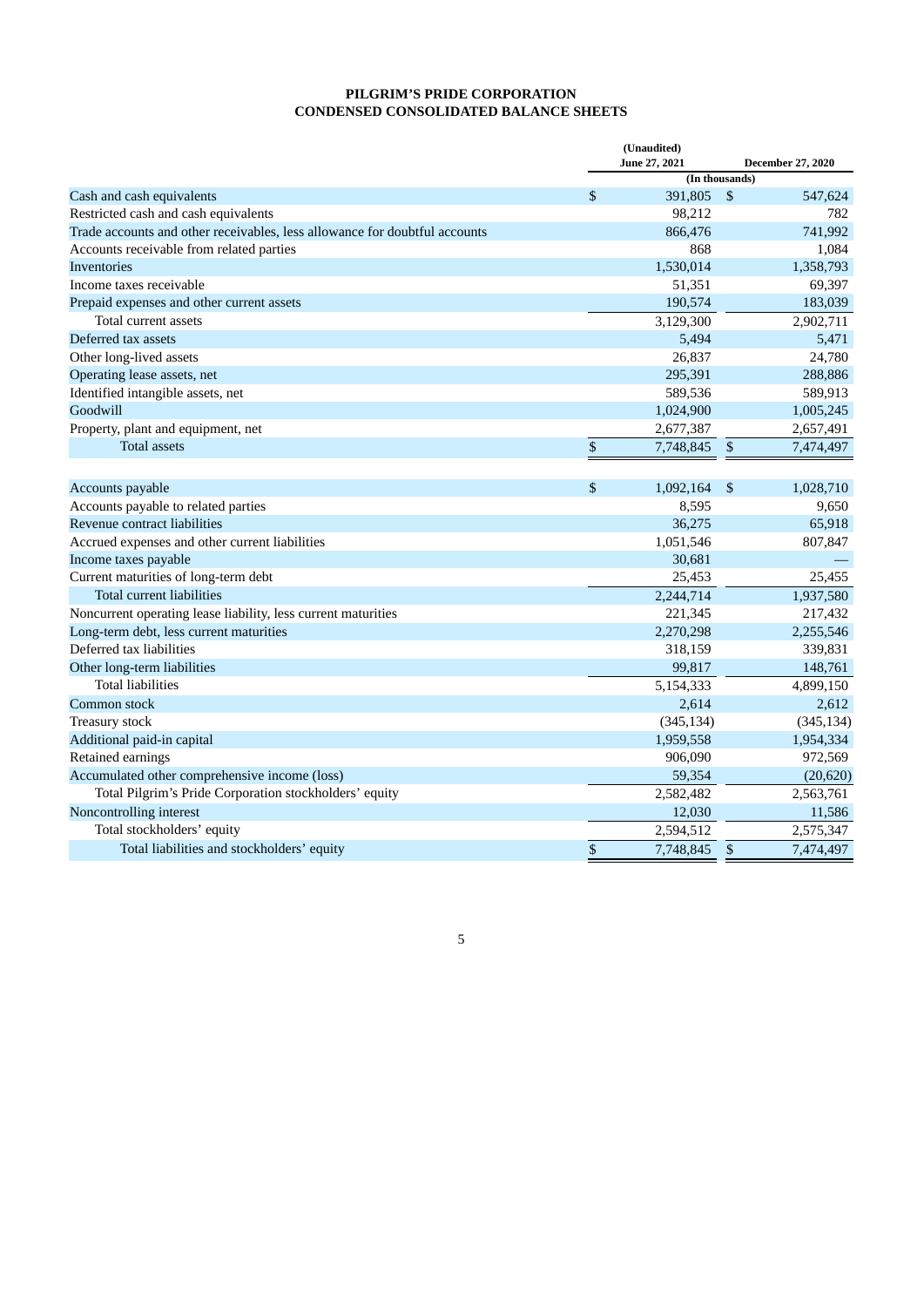# **PILGRIM'S PRIDE CORPORATION CONDENSED CONSOLIDATED STATEMENTS OF INCOME (Unaudited)**

|                                                                                            | <b>Three Months Ended</b> |     |               | <b>Six Months Ended</b> |                                       |    |               |  |
|--------------------------------------------------------------------------------------------|---------------------------|-----|---------------|-------------------------|---------------------------------------|----|---------------|--|
|                                                                                            | June 27, 2021             |     | June 28, 2020 |                         | June 27, 2021                         |    | June 28, 2020 |  |
|                                                                                            |                           |     |               |                         | (In thousands, except per share data) |    |               |  |
| Net sales                                                                                  | \$<br>3,637,698           | \$. | 2,824,023     | <b>S</b>                | 6,911,123                             | -S | 5,898,951     |  |
| Cost of sales                                                                              | 3,257,457                 |     | 2,704,164     |                         | 6,269,639                             |    | 5,601,993     |  |
| Gross profit                                                                               | 380,241                   |     | 119,859       |                         | 641,484                               |    | 296,958       |  |
| Selling, general and administrative expense                                                | 503,372                   |     | 92,570        |                         | 606,151                               |    | 185,283       |  |
| Operating income                                                                           | (123, 131)                |     | 27,289        |                         | 35,333                                |    | 111,675       |  |
| Interest expense, net of capitalized interest                                              | 50,651                    |     | 32,323        |                         | 80,985                                |    | 65,011        |  |
| Interest income                                                                            | (842)                     |     | (1,158)       |                         | (3,208)                               |    | (2,848)       |  |
| Foreign currency transaction loss (gain)                                                   | 4,145                     |     | 5,525         |                         | 6,659                                 |    | (12,860)      |  |
| Miscellaneous, net                                                                         | (770)                     |     | (45)          |                         | (8,614)                               |    | (34, 233)     |  |
| Income before income taxes                                                                 | (176, 315)                |     | (9,356)       |                         | (40, 489)                             |    | 96,605        |  |
| Income tax expense                                                                         | (9, 812)                  |     | (2,956)       |                         | 25,546                                |    | 35,556        |  |
| Net income                                                                                 | (166, 503)                |     | (6,400)       |                         | (66, 035)                             |    | 61,049        |  |
| Less: Net income attributable to noncontrolling interests                                  | 184                       |     | (364)         |                         | 444                                   |    | (183)         |  |
| Net income attributable to Pilgrim's Pride Corporation                                     | (166, 687)                | \$  | (6,036)       | S                       | (66, 479)                             | S  | 61,232        |  |
|                                                                                            |                           |     |               |                         |                                       |    |               |  |
| <b>Weighted average shares of Pilgrim's Pride Corporation</b><br>common stock outstanding: |                           |     |               |                         |                                       |    |               |  |
| <b>Basic</b>                                                                               | 243,675                   |     | 246,687       |                         | 243,627                               |    | 248,017       |  |
| Effect of dilutive common stock equivalents                                                |                           |     |               |                         |                                       |    | 291           |  |
| <b>Diluted</b>                                                                             | 243,675                   |     | 246,687       |                         | 243,627                               |    | 248,308       |  |
|                                                                                            |                           |     |               |                         |                                       |    |               |  |

# **Net income attributable to Pilgrim's Pride Corporation per**

| .<br>share of common stock outstanding: |        |        |        |      |
|-----------------------------------------|--------|--------|--------|------|
| <b>Basic</b>                            | (0.68) | (0.02) | (0.27) | 0.25 |
| <b>Diluted</b>                          | (0.68) | (0.02) | (0.27) | 0.25 |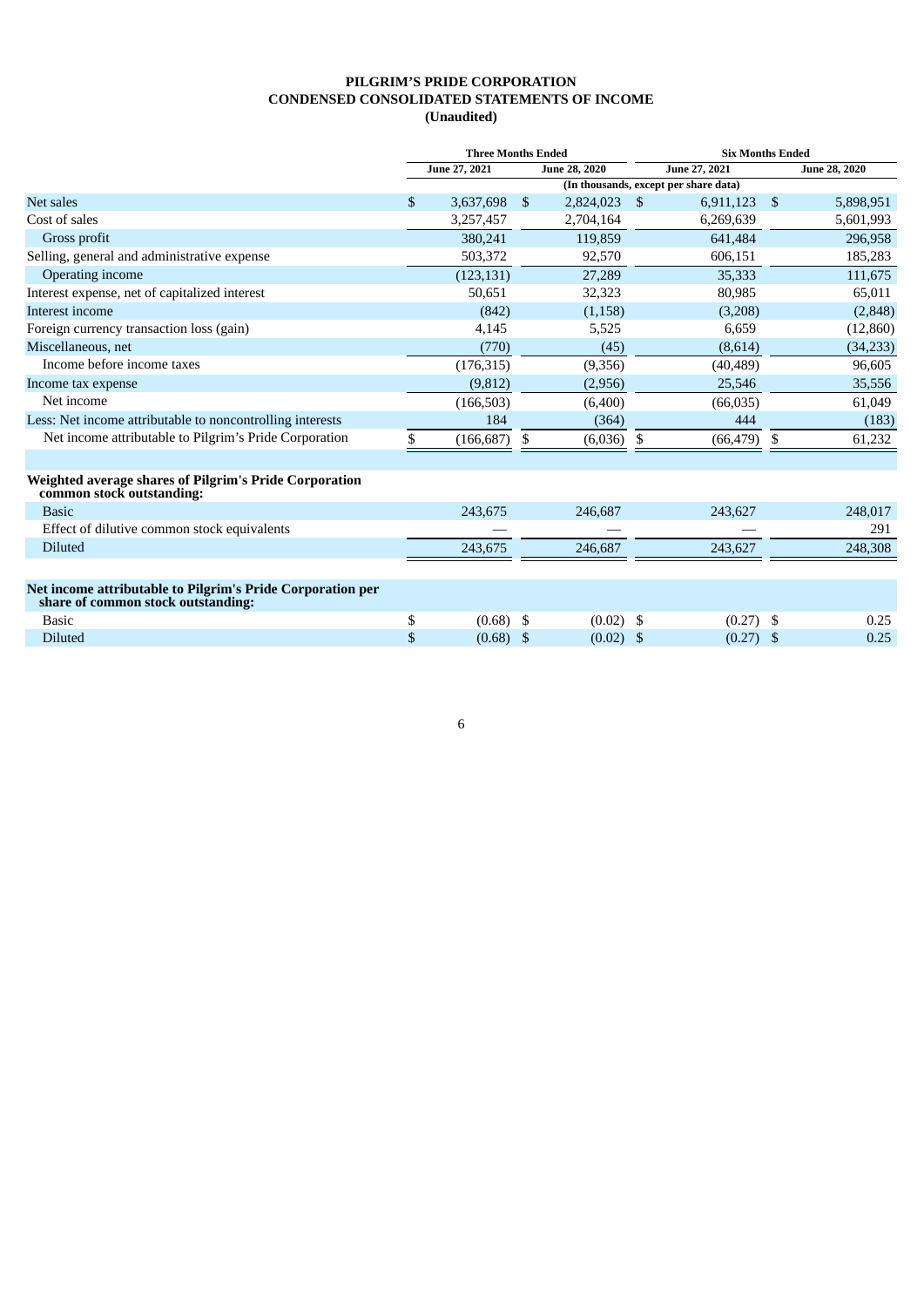# **PILGRIM'S PRIDE CORPORATION AND SUBSIDIARIES CONDENSED CONSOLIDATED STATEMENTS OF CASH FLOWS**

**(Unaudited)**

|                                                                                                                                     | <b>Six Months Ended</b> |                |            |                      |  |  |
|-------------------------------------------------------------------------------------------------------------------------------------|-------------------------|----------------|------------|----------------------|--|--|
|                                                                                                                                     |                         | June 27, 2021  |            | <b>June 28, 2020</b> |  |  |
|                                                                                                                                     |                         | (In thousands) |            |                      |  |  |
| Cash flows from operating activities:                                                                                               |                         |                |            |                      |  |  |
| Net income                                                                                                                          | \$                      | $(66,035)$ \$  |            | 61,049               |  |  |
| Adjustments to reconcile net income to cash provided by operating activities:                                                       |                         |                |            |                      |  |  |
| Depreciation and amortization                                                                                                       |                         | 182,260        |            | 164,376              |  |  |
| Loss on early extinguishment of debt recognized as a component of interest expense                                                  |                         | 24,254         |            |                      |  |  |
| Deferred income tax expense                                                                                                         |                         | (32, 809)      |            | 25,255               |  |  |
| Stock-based compensation                                                                                                            |                         | 5,168          |            | 3,467                |  |  |
| Gain on property disposals                                                                                                          |                         | (5,057)        |            | (1,587)              |  |  |
| Loan cost amortization                                                                                                              |                         | 2,279          |            | 2,422                |  |  |
| Accretion of discount related to Senior Notes                                                                                       |                         | 675            |            | 491                  |  |  |
| Amortization of premium related to Senior Notes                                                                                     |                         | (167)          |            | (334)                |  |  |
| Loss (gain) on equity-method investments                                                                                            |                         | (8)            |            | 304                  |  |  |
| Negative adjustment to previously recognized gain on bargain purchase                                                               |                         |                |            | 1.740                |  |  |
| Changes in operating assets and liabilities:                                                                                        |                         |                |            |                      |  |  |
| Trade accounts and other receivables                                                                                                |                         | (117,610)      |            | 29,920               |  |  |
| Inventories                                                                                                                         |                         | (173, 947)     |            | 16,350               |  |  |
| Prepaid expenses and other current assets                                                                                           |                         | (6,027)        |            | (22,072)             |  |  |
| Accounts payable, accrued expenses and other current liabilities                                                                    |                         | 266,487        |            | (122, 191)           |  |  |
| Income taxes                                                                                                                        |                         | 46.638         |            | (27, 350)            |  |  |
| Long-term pension and other postretirement obligations                                                                              |                         | (9,507)        |            | (1,908)              |  |  |
| Other operating assets and liabilities                                                                                              |                         | (1,642)        |            | 10,794               |  |  |
| Cash provided by operating activities                                                                                               |                         | 114,952        |            | 140,726              |  |  |
| Cash flows from investing activities:                                                                                               |                         |                |            |                      |  |  |
| Acquisitions of property, plant and equipment                                                                                       |                         | (183, 744)     |            | (148, 175)           |  |  |
| Proceeds from property disposals                                                                                                    |                         | 21,385         |            | 9,894                |  |  |
| Purchase of acquired business, net of cash acquired                                                                                 |                         |                |            | (4,216)              |  |  |
| Cash used in investing activities                                                                                                   |                         | (162, 359)     |            | (142, 497)           |  |  |
| Cash flows from financing activities:                                                                                               |                         |                |            |                      |  |  |
| Proceeds from revolving line of credit and long-term borrowings                                                                     |                         | 1,540,133      |            | 356,547              |  |  |
| Payments on revolving line of credit, long-term borrowings and finance lease obligations                                            |                         | (1,522,416)    |            | (20, 105)            |  |  |
| Payment on early extinguishment of debt                                                                                             |                         | (21,258)       |            |                      |  |  |
| Payment of capitalized loan costs                                                                                                   |                         | (8,650)        |            |                      |  |  |
| Payment of equity distribution under Tax Sharing Agreement between JBS USA Food Company<br>Holdings and Pilgrim's Pride Corporation |                         | (650)          |            |                      |  |  |
| Purchase of common stock under share repurchase program                                                                             |                         |                |            | (77, 879)            |  |  |
| Cash provided by financing activities                                                                                               |                         | (12, 841)      |            | 258,563              |  |  |
| Effect of exchange rate changes on cash and cash equivalents                                                                        |                         | 1,859          |            | (2,896)              |  |  |
| Increase in cash, cash equivalents and restricted cash                                                                              |                         | (58, 389)      |            | 253,896              |  |  |
| Cash, cash equivalents and restricted cash, beginning of period                                                                     |                         | 548,406        |            | 280,577              |  |  |
| Cash, cash equivalents and restricted cash, end of period                                                                           | \$                      | 490,017        | $\sqrt{3}$ | 534,473              |  |  |
|                                                                                                                                     |                         |                |            |                      |  |  |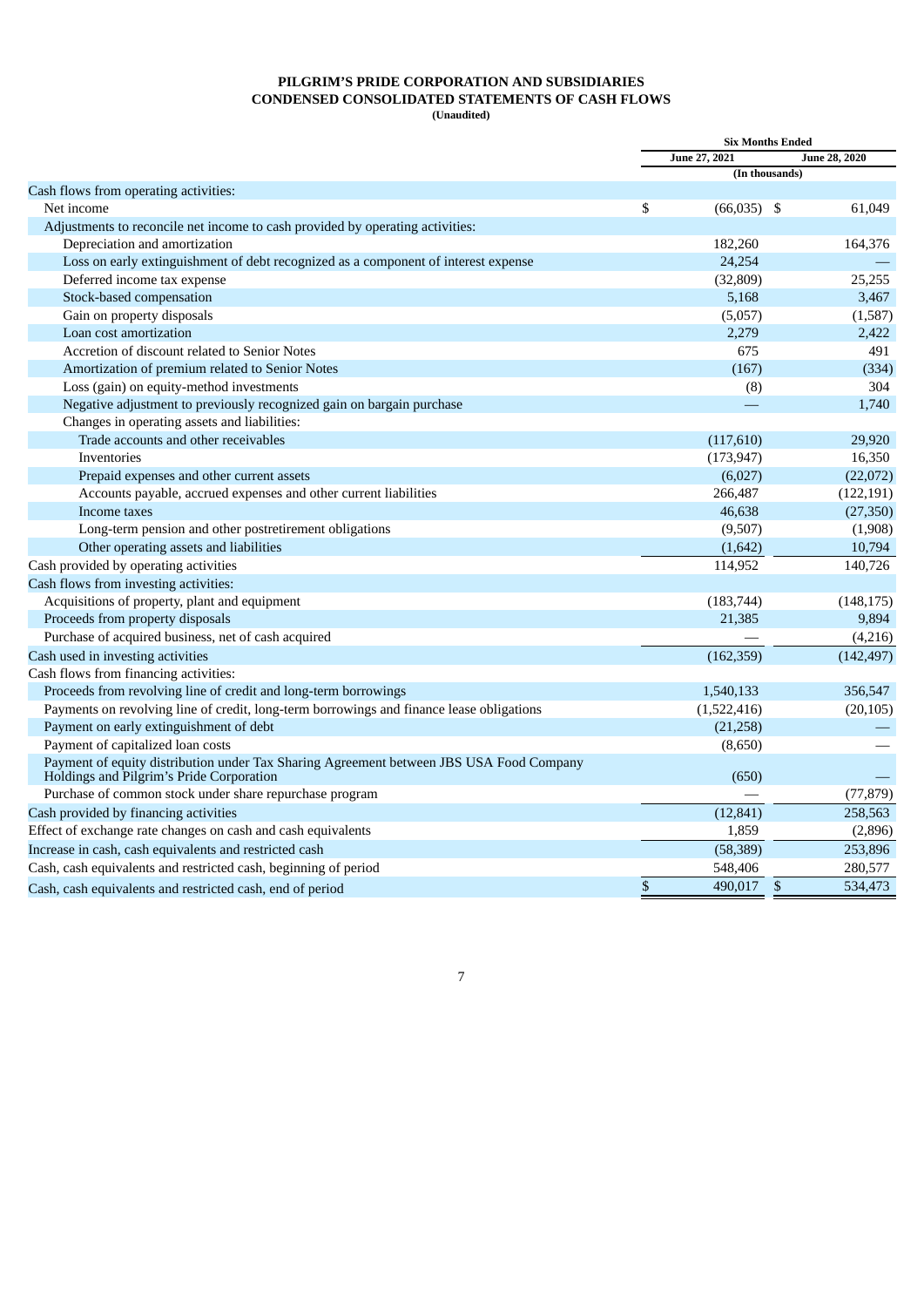# **PILGRIM'S PRIDE CORPORATION Non-GAAP Financial Measures Reconciliation**

#### **(Unaudited)**

"EBITDA" is defined as the sum of net income plus interest, taxes, depreciation and amortization. "Adjusted EBITDA" is calculated by adding to EBITDA certain items of expense and deducting from EBITDA certain items of income that we believe are not indicative of our ongoing operating performance consisting of: (1) foreign currency transaction loss (gain), (2) transaction costs from business acquisitions, (3) DOJ agreement & litigation settlements, (4) negative adjustment to previously recognized gain on bargain purchase, (5) shareholder litigation settlement, (6) deconsolidation of a subsidiary and (7) net income attributable to noncontrolling interest. EBITDA is presented because it is used by management and we believe it is frequently used by securities analysts, investors and other interested parties, in addition to and not in lieu of results prepared in conformity with accounting principles generally accepted in the U.S. ("U.S. GAAP"), to compare the performance of companies. We believe investors would be interested in our Adjusted EBITDA because this is how our management analyzes EBITDA applicable to continuing operations. The Company also believes that Adjusted EBITDA, in combination with the Company's financial results calculated in accordance with U.S. GAAP, provides investors with additional perspective regarding the impact of certain significant items on EBITDA and facilitates a more direct comparison of its performance with its competitors. EBITDA and Adjusted EBITDA are not measurements of financial performance under U.S. GAAP. EBITDA and Adjusted EBITDA have limitations as analytical tools and should not be considered in isolation or as substitutes for an analysis of our results as reported under U.S. GAAP. In addition, other companies in our industry may calculate these measures differently limiting their usefulness as a comparative measure. Because of these limitations, EBITDA and Adjusted EBITDA should not be considered as an alternative to net income as indicators of our operating performance or any other measures of performance derived in accordance with U.S. GAAP. These limitations should be compensated for by relying primarily on our U.S. GAAP results and using EBITDA and Adjusted EBITDA only on a supplemental basis.

# **PILGRIM'S PRIDE CORPORATION Reconciliation of Adjusted EBITDA (Unaudited)**

|                                                                                         |              | <b>Three Months Ended</b> |               | <b>Six Months Ended</b> |  |               |  |  |
|-----------------------------------------------------------------------------------------|--------------|---------------------------|---------------|-------------------------|--|---------------|--|--|
|                                                                                         |              | June 27, 2021             | June 28, 2020 | June 27, 2021           |  | June 28, 2020 |  |  |
|                                                                                         |              |                           |               | (In thousands)          |  |               |  |  |
| Net income                                                                              | $\mathbb{S}$ | $(166,503)$ \$            | $(6,400)$ \$  | $(66,035)$ \$           |  | 61,049        |  |  |
| Add:                                                                                    |              |                           |               |                         |  |               |  |  |
| Interest expense, net <sup>(a)</sup>                                                    |              | 49,809                    | 31,165        | 77,777                  |  | 62,163        |  |  |
| Income tax expense                                                                      |              | (9, 812)                  | (2,956)       | 25,546                  |  | 35,556        |  |  |
| Depreciation and amortization                                                           |              | 95,728                    | 84,603        | 182,260                 |  | 164,376       |  |  |
| <b>EBITDA</b>                                                                           |              | (30,778)                  | 106,412       | 219,548                 |  | 323,144       |  |  |
| Add:                                                                                    |              |                           |               |                         |  |               |  |  |
| Foreign currency transaction loss $(gain)^{(b)}$                                        |              | 4,145                     | 5,525         | 6,659                   |  | (12, 860)     |  |  |
| Transaction costs related to acquisitions <sup>(c)</sup>                                |              | 2,545                     | (81)          | 2,545                   |  | 134           |  |  |
| DOJ agreement & litigation settlements <sup>(d)</sup>                                   |              | 395,886                   |               | 398,285                 |  |               |  |  |
| Minus:                                                                                  |              |                           |               |                         |  |               |  |  |
| Negative adjustment to previously recognized gain on bargain<br>purchase <sup>(e)</sup> |              |                           |               |                         |  | (1,740)       |  |  |
| Shareholder litigation settlement <sup>(f)</sup>                                        |              |                           |               |                         |  | 34,643        |  |  |
| Deconsolidation of subsidiary <sup>(g)</sup>                                            |              |                           |               | 1,131                   |  |               |  |  |
| Net income attributable to noncontrolling interest                                      |              | 184                       | (364)         | 444                     |  | (183)         |  |  |
| <b>Adjusted EBITDA</b>                                                                  |              | 371,614                   | 112,220       | 625,462                 |  | 277,698       |  |  |

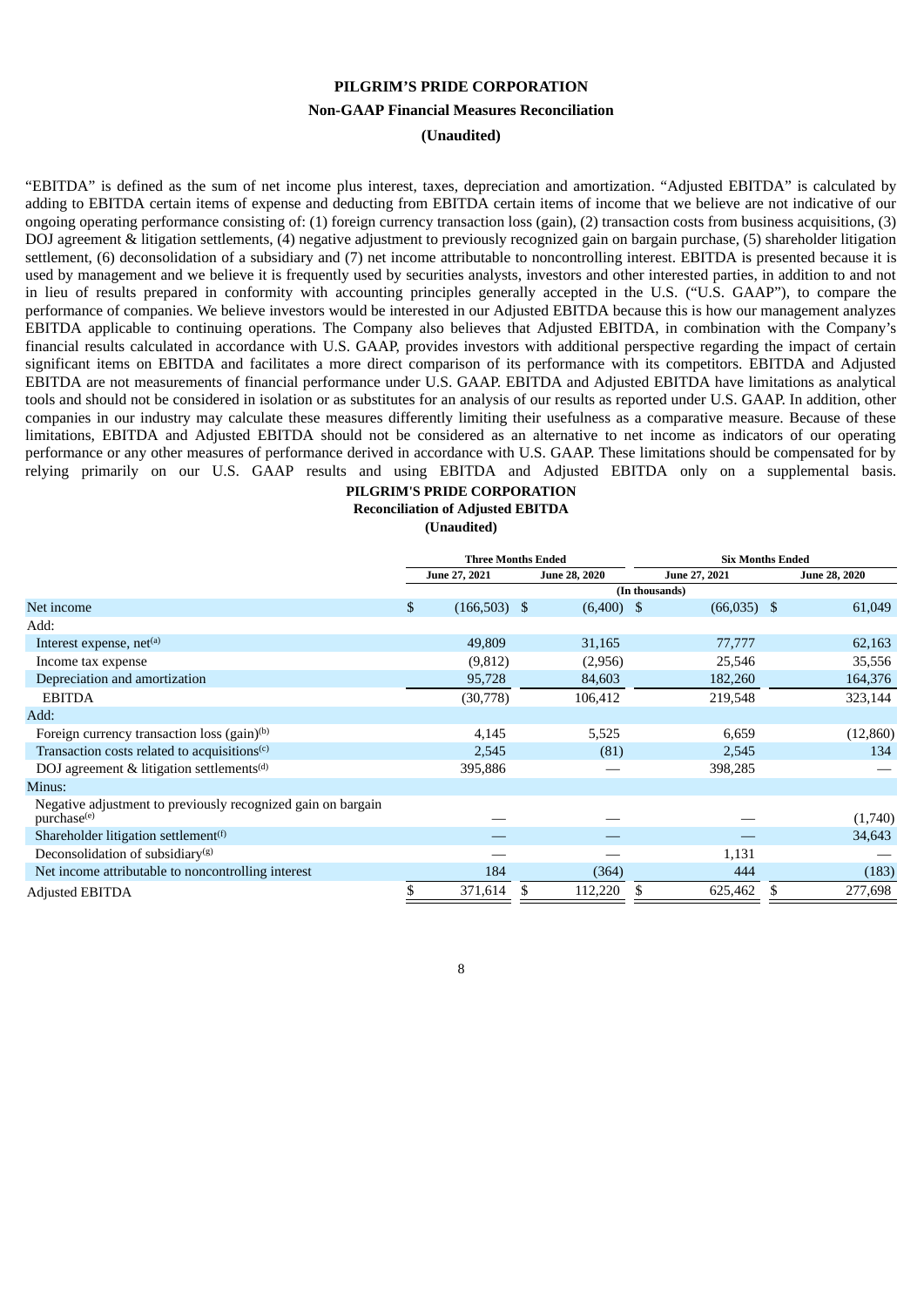- (a) Interest expense, net, consists of interest expense less interest income.<br>
(b) The Company measures the financial statements of its Mexico report The Company measures the financial statements of its Mexico reportable segment as if the U.S. dollar were the functional currency. Accordingly, we remeasure assets and liabilities, other than nonmonetary assets, of the Mexico reportable segment at current exchange rates. We remeasure nonmonetary assets using the historical exchange rate in effect on the date of each asset's acquisition. Currency exchange gains or losses resulting from these remeasurements, as well as, from our U.K. and Europe reportable segment are included in the line item *Foreign currency transaction loss (gain)* in the Condensed Consolidated Statements of Income.
- (c) Transaction costs related to acquisitions includes those charges that are incurred in conjunction with business acquisitions.<br>
(d) On October 13, 2020, Pilgrims announced that we have entered into a plea agreement (the
- (d) On October 13, 2020, Pilgrims announced that we have entered into a plea agreement (the "Plea Agreement") with the DOJ. As a result of the Plea Agreement, we recognized a fine of \$110,524,140. On February 23, 2021, the Colorado Court approved the Plea Agreement and assessed a fine of \$107.9 million. The difference from prior accrual to updated amount was recognized during the three months ended March 28, 2021. This difference recognized in the three and six months ended June 28, 2021 was offset by amounts recognized in anticipation of probable settlements in ongoing litigation.
- (e) The gain on bargain purchase was recognized as a result of the PPL acquisition in October 2019. The amount shown above represents a working capital adjustment to the previously recorded gain on bargain purchase.
- (f) Shareholder litigation settlement is income received as a result of a settlement in the first quarter of 2020.
- This represents a gain recognized as a result of deconsolidation of a subsidiary.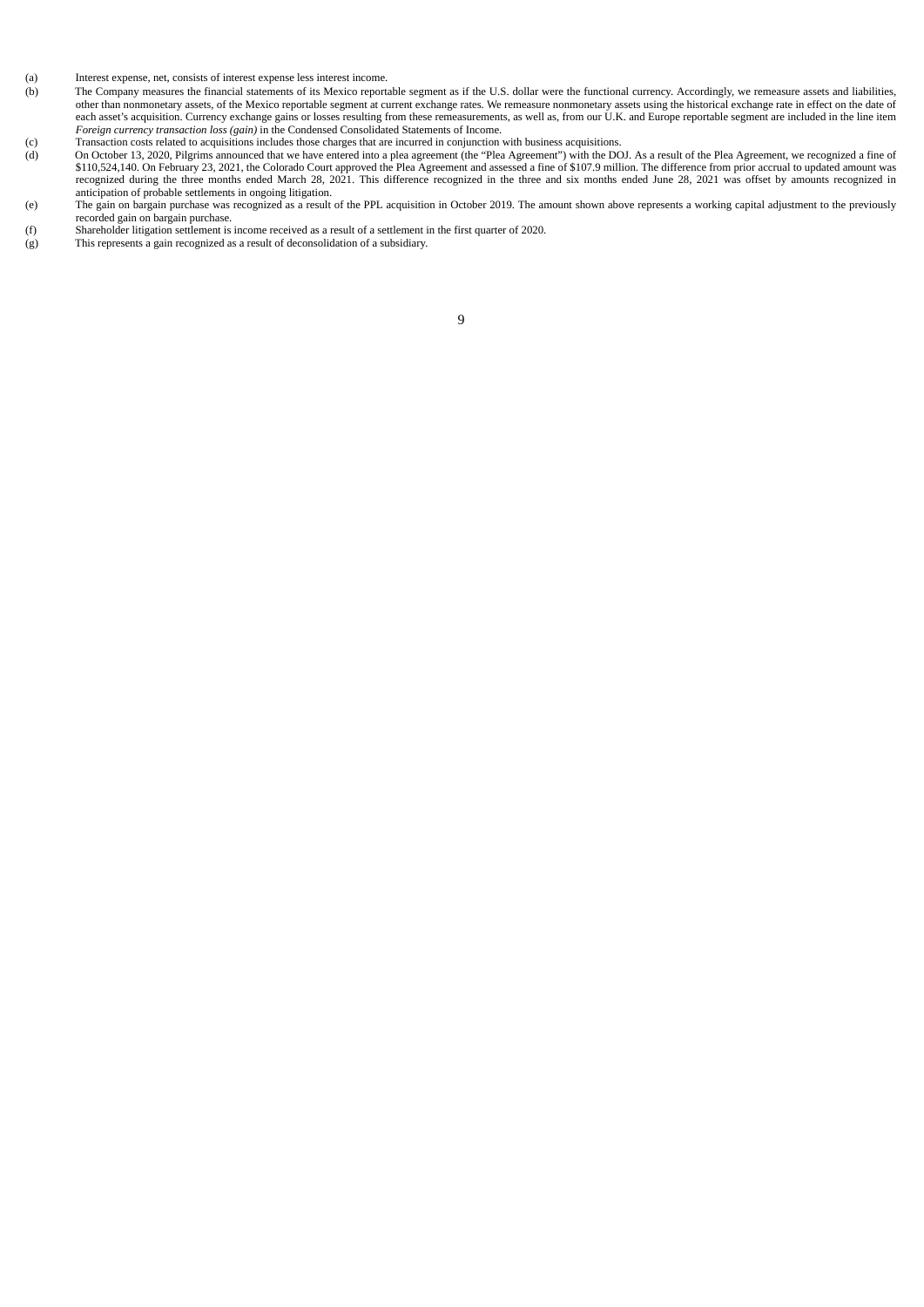The summary unaudited consolidated income statement data for the twelve months ended June 27, 2021 (the LTM Period) have been calculated by subtracting the applicable unaudited consolidated income statement data for the six months ended June 28, 2020 from the sum of (1) the applicable audited consolidated income statement data for the year ended December 27, 2020 and (2) the applicable unaudited consolidated income statement data for the six months ended June 27, 2021.

# **PILGRIM'S PRIDE CORPORATION Reconciliation of LTM Adjusted EBITDA (Unaudited)**

|                                                                          |                       | <b>LTM</b> Ended |                      |               |                   |                         |                         |
|--------------------------------------------------------------------------|-----------------------|------------------|----------------------|---------------|-------------------|-------------------------|-------------------------|
|                                                                          | September 27,<br>2020 |                  | December 27,<br>2020 |               | March 28.<br>2021 | <b>June 27,</b><br>2021 | <b>June 27.</b><br>2021 |
|                                                                          |                       |                  |                      |               | (In thousands)    |                         |                         |
| Net income                                                               | \$<br>33,691          | S                | 330                  | <sup>\$</sup> | 100,468           | \$<br>$(166,503)$ \$    | (32, 014)               |
| Add:                                                                     |                       |                  |                      |               |                   |                         |                         |
| Interest expense, net                                                    | 28,801                |                  | 27,849               |               | 27,968            | 49,809                  | 134,427                 |
| Income tax expense                                                       | 22,344                |                  | 8,855                |               | 35,358            | (9,812)                 | 56,745                  |
| Depreciation and amortization                                            | 84,265                |                  | 88,463               |               | 86,532            | 95,728                  | 354,988                 |
| <b>EBITDA</b>                                                            | 169,101               |                  | 125,497              |               | 250,326           | (30, 778)               | 514,146                 |
| Add:                                                                     |                       |                  |                      |               |                   |                         |                         |
| Foreign currency transaction losses                                      | 9,092                 |                  | 4,528                |               | 2,514             | 4,145                   | 20,279                  |
| Transaction costs related to acquisitions                                |                       |                  |                      |               |                   | 2,545                   | 2,545                   |
| DOJ agreement & litigation settlements                                   | 110,524               |                  | 75,000               |               | 2,399             | 395,886                 | 583,809                 |
| Restructuring charges                                                    |                       |                  | 123                  |               |                   |                         | 123                     |
| Hometown Strong commitment                                               | 14,506                |                  | 494                  |               |                   |                         | 15,000                  |
| Minus:                                                                   |                       |                  |                      |               |                   |                         |                         |
| Negative adjustment to previously recognized gain<br>on bargain purchase | (2,006)               |                  |                      |               |                   |                         | (2,006)                 |
| Deconsolidation of subsidiary                                            |                       |                  |                      |               | 1,131             |                         | 1,131                   |
| Net income (loss) attributable to<br>noncontrolling interest             | 245                   |                  | 251                  |               | 260               | 184                     | 940                     |
| <b>Adjusted EBITDA</b>                                                   | 304,984               | \$               | 205,391              | \$            | 253,848           | \$<br>371,614           | \$<br>1,135,837         |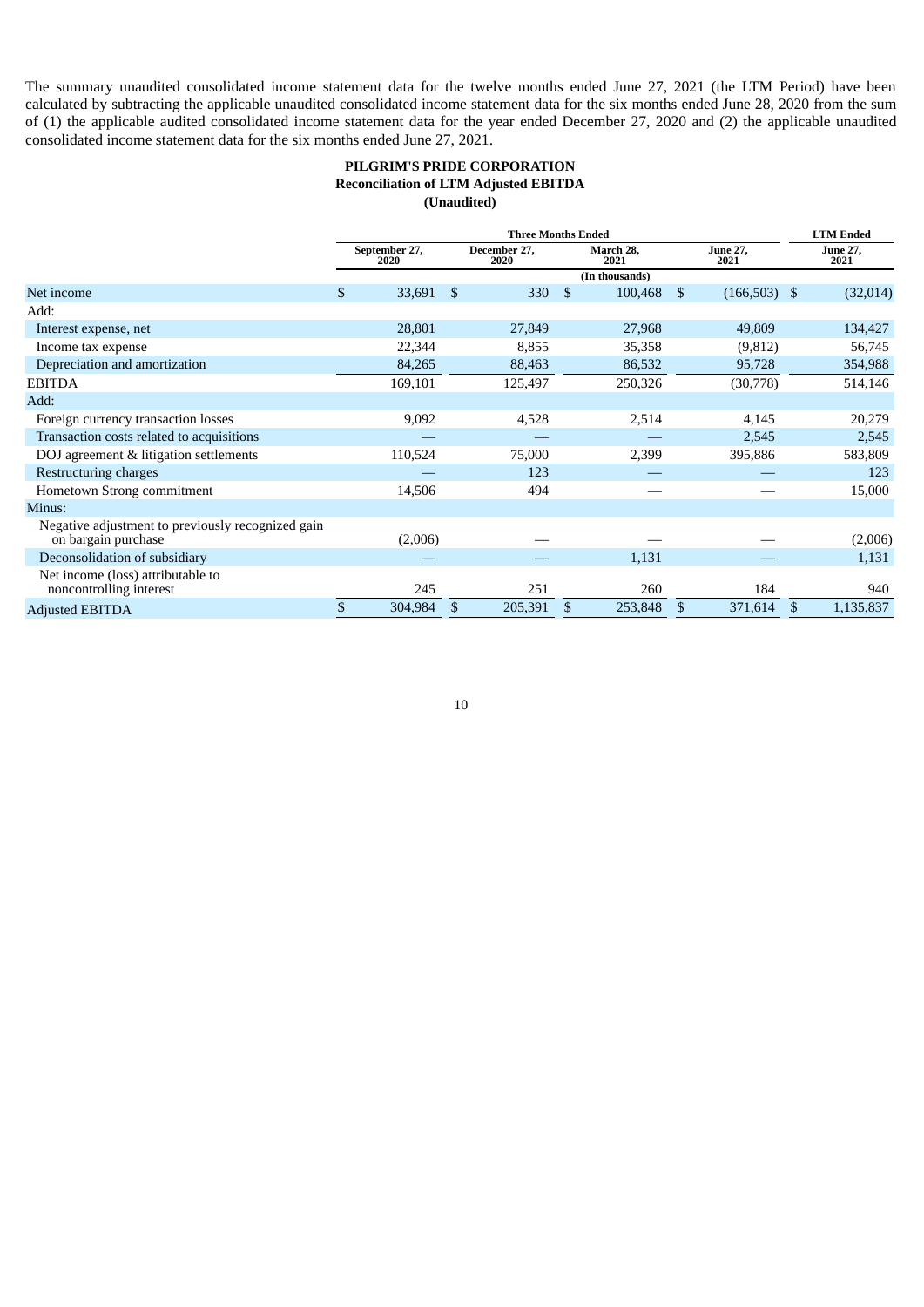EBITDA margins have been calculated by taking the relevant unaudited EBITDA figures, then dividing by net sales for the applicable period. EBITDA margins are presented because they are used by management and we believe it is frequently used by securities analysts, investors and other interested parties, as a supplement to our results prepared in accordance with U.S. GAAP, to compare the performance of companies.

# **PILGRIM'S PRIDE CORPORATION Reconciliation of EBITDA Margin (Unaudited)**

|                                                                             |               | <b>Three Months Ended</b> |    |               | <b>Six Months Ended</b> |          |               | <b>Three Months Ended</b> |    |               | <b>Six Months Ended</b> |  |               |  |  |
|-----------------------------------------------------------------------------|---------------|---------------------------|----|---------------|-------------------------|----------|---------------|---------------------------|----|---------------|-------------------------|--|---------------|--|--|
|                                                                             | June 27, 2021 |                           |    | June 28, 2020 | June 27, 2021           |          | June 28, 2020 | June 27, 2021             |    | June 28, 2020 | June 27, 2021           |  | June 28, 2020 |  |  |
|                                                                             |               |                           |    |               |                         |          |               | (In thousands)            |    |               |                         |  |               |  |  |
| Net income                                                                  | \$            | $(166, 503)$ \$           |    | $(6,400)$ \$  | (66, 035)               | <b>S</b> | 61.049        | $(4.58)\%$                |    | $(0.23)\%$    | $(0.96)\%$              |  | 1.03%         |  |  |
| Add:                                                                        |               |                           |    |               |                         |          |               |                           |    |               |                         |  |               |  |  |
| Interest expense, net                                                       |               | 49,809                    |    | 31,165        | 77,777                  |          | 62,163        | 1.37 %                    |    | 1.10 %        | 1.13 %                  |  | 1.05 %        |  |  |
| Income tax expense                                                          |               | (9, 812)                  |    | (2,956)       | 25,546                  |          | 35,556        | $(0.27)\%$                |    | $(0.10)\%$    | 0.37%                   |  | 0.60%         |  |  |
| Depreciation and amortization                                               |               | 95,728                    |    | 84,603        | 182,260                 |          | 164,376       | 2.63 %                    |    | 2.99 %        | 2.63 %                  |  | 2.78 %        |  |  |
| <b>EBITDA</b>                                                               |               | (30, 778)                 |    | 106,412       | 219,548                 |          | 323,144       | $(0.85)\%$                |    | 3.76 %        | 3.17%                   |  | 5.46 %        |  |  |
| Add:                                                                        |               |                           |    |               |                         |          |               |                           |    |               |                         |  |               |  |  |
| Foreign currency transaction<br>losses (gains)                              |               | 4,145                     |    | 5,525         | 6,659                   |          | (12,860)      | 0.11%                     |    | 0.19%         | 0.09%                   |  | $(0.21)\%$    |  |  |
| Transaction costs related to<br>business acquisitions                       |               | 2,545                     |    | (81)          | 2,545                   |          | 134           | 0.07%                     |    | $-$ %         | 0.04%                   |  | $-$ %         |  |  |
| DOJ agreement & litigation<br>settlements                                   |               | 395,886                   |    |               | 398,285                 |          |               | 10.88 %                   |    | $-$ %         | 5.76%                   |  | $-$ %         |  |  |
| Minus:                                                                      |               |                           |    |               |                         |          |               |                           |    |               |                         |  |               |  |  |
| Negative adjustment to<br>previously recognized gain on<br>bargain purchase |               |                           |    |               | —                       |          | (1,740)       | $-$ %                     |    | $-$ %         | $-$ %                   |  | $(0.03)\%$    |  |  |
| Shareholder litigation settlement                                           |               |                           |    |               |                         |          | 34,643        | $-$ %                     |    | $-$ %         | $-$ %                   |  | 0.59%         |  |  |
| Deconsolidation of subsidiary                                               |               |                           |    |               | 1,131                   |          | -             | $-$ %                     |    | $-$ %         | 0.02%                   |  | $-$ %         |  |  |
| Net income attributable to<br>noncontrolling interest                       |               | 184                       |    | (364)         | 444                     |          | (183)         | 0.01%                     |    | $(0.01)$ %    | 0.01%                   |  | $-$ %         |  |  |
| <b>Adjusted EBITDA</b>                                                      | S.            | 371,614                   | S. | 112.220       | 625,462                 | £.       | 277,698       | 10.20 %                   |    | 3.96 %        | 9.03%                   |  | 4.69%         |  |  |
|                                                                             |               |                           |    |               |                         |          |               |                           |    |               |                         |  |               |  |  |
| Net sales                                                                   | \$ 3,637,698  |                           | \$ | 2,824,023     | \$6,911,123             | \$       | 5,898,951     | \$ 3,637,698              | S. | 2,824,023     | \$6,911,123             |  | 5,898,951     |  |  |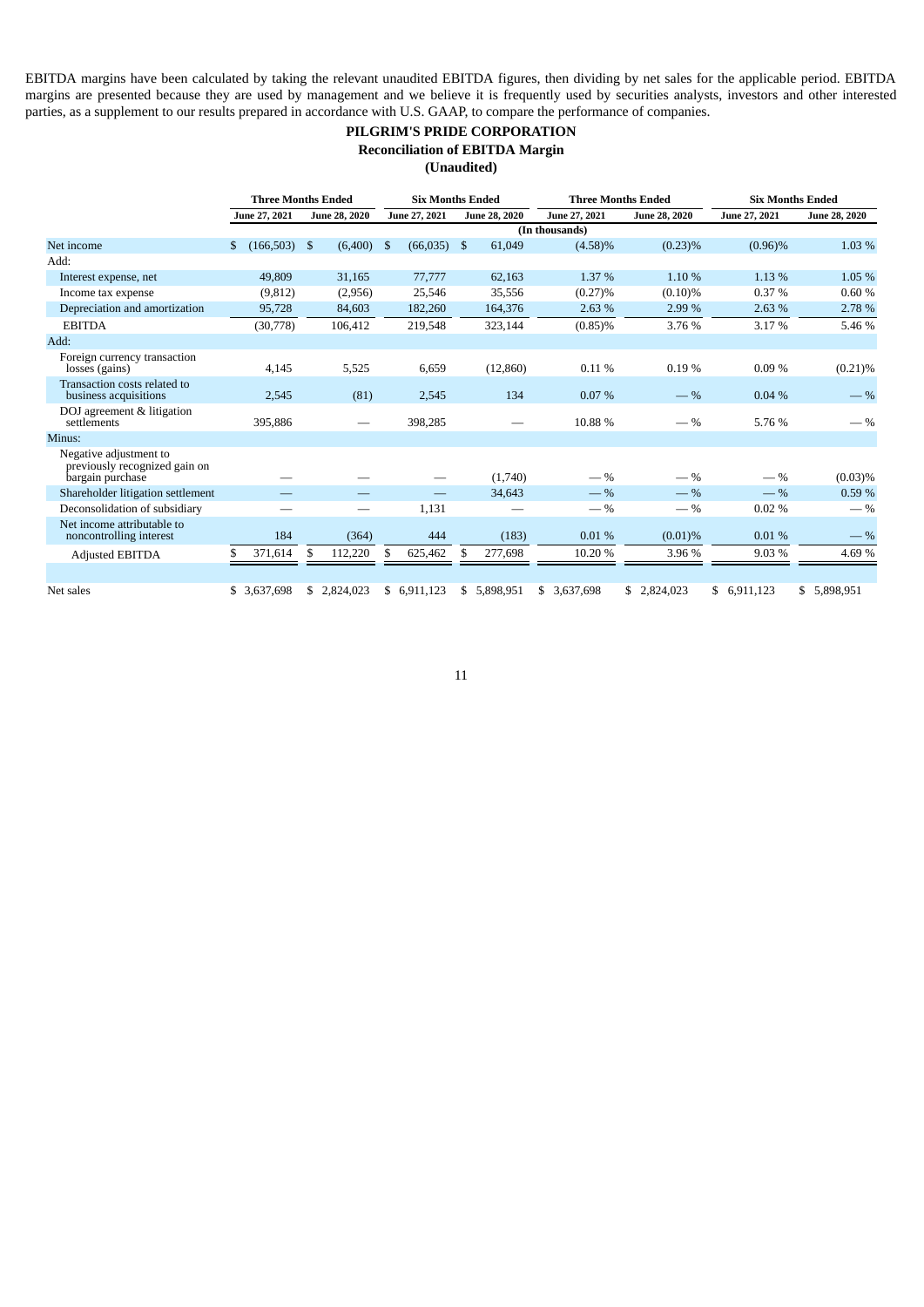Adjusted Operating Income is calculated by adding to Operating Income certain items of expense and deducting from Operating Income certain items of income. Management believes that presentation of Adjusted Operating Income provides useful supplemental information about our operating performance and enables comparison of our performance between periods because certain costs shown below are not indicative of our current operating performance. A reconciliation of GAAP operating income to adjusted operating income as follows:

# **PILGRIM'S PRIDE CORPORATION Reconciliation of Adjusted Operating Income (Unaudited)**

|                                                    |  | <b>Three Months Ended</b> |   |                      |                | <b>Six Months Ended</b> |   |                      |
|----------------------------------------------------|--|---------------------------|---|----------------------|----------------|-------------------------|---|----------------------|
|                                                    |  | June 27, 2021             |   | <b>June 28, 2020</b> |                | <b>June 27, 2021</b>    |   | <b>June 28, 2020</b> |
|                                                    |  |                           |   |                      | (In thousands) |                         |   |                      |
| GAAP operating income (U.S. operations)            |  | (224, 171)                | S | 39,448               | \$             | (156, 046)              | S | 124,500              |
| Transaction costs related to acquisitions          |  | 2,545                     |   | (81)                 |                | 2,545                   |   | 134                  |
| DOJ agreement & litigation settlements             |  | 395,886                   |   |                      |                | 398,285                 |   |                      |
| Adjusted operating income (U.S. operations)        |  | 174.260                   |   | 39.367               |                | 244,784                 |   | 124,634              |
|                                                    |  |                           |   |                      |                |                         |   |                      |
| Adjusted operating income margin (U.S. operations) |  |                           |   | $2.2\%$              |                | 5.8%                    |   | $3.3\%$              |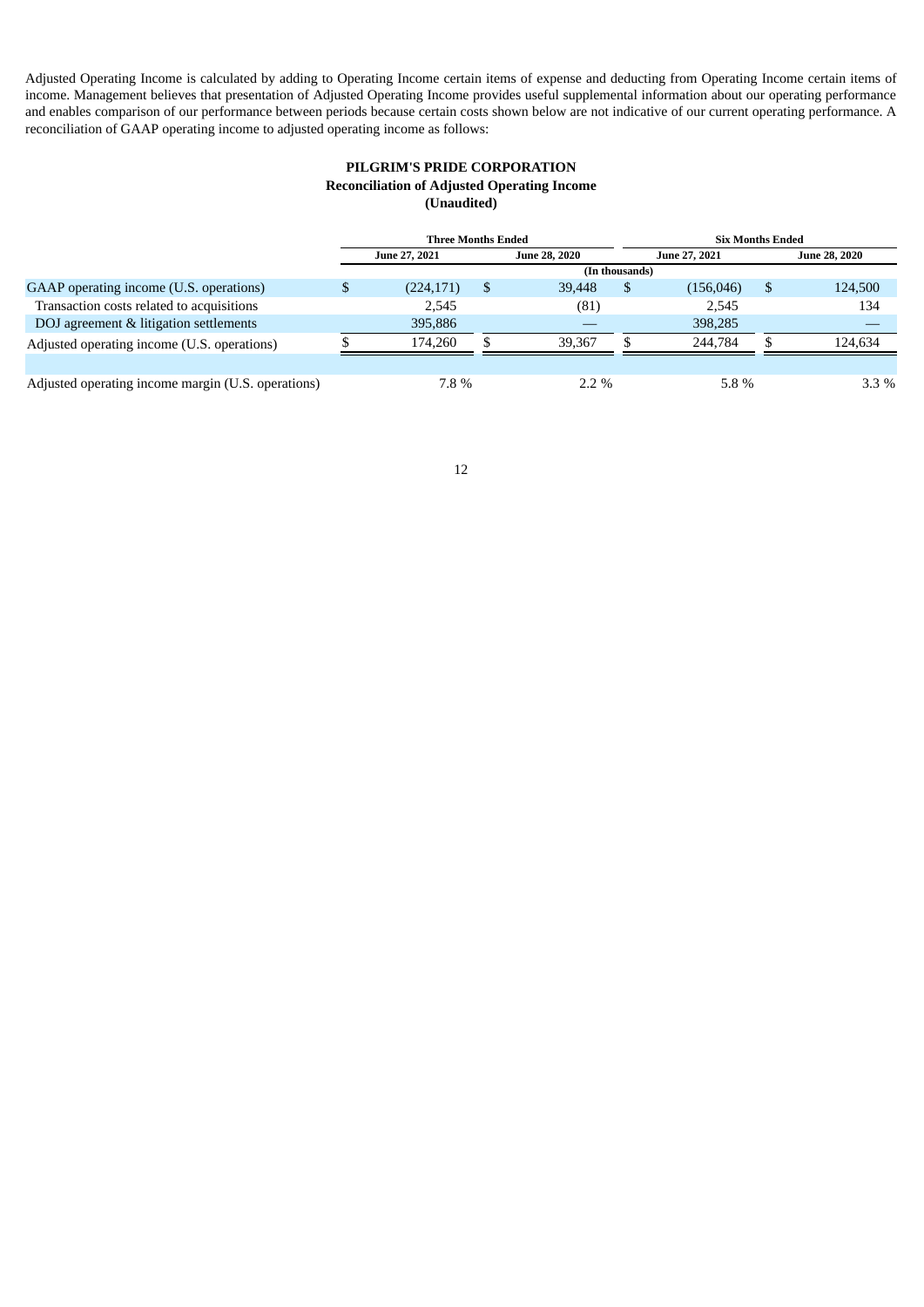Adjusted Operating Income Margin for the U.S. is calculated by dividing Adjusted operating income by Net Sales. Management believes that presentation of Adjusted Operating Income Margin provides useful supplemental information about our operating performance and enables comparison of our performance between periods because certain costs shown below are not indicative of our current operating performance. A reconciliation of GAAP operating income margin for the U.S. to adjusted operating income margin for the U.S. is as follows:

#### **PILGRIM'S PRIDE CORPORATION**

# **Reconciliation of GAAP Operating Income Margin to Adjusted Operating Income Margin**

**(Unaudited)**

|                                                    | <b>Three Months Ended</b> |                      | <b>Six Months Ended</b> |                      |
|----------------------------------------------------|---------------------------|----------------------|-------------------------|----------------------|
|                                                    | <b>June 27, 2021</b>      | <b>June 28, 2020</b> | June 27, 2021           | <b>June 28, 2020</b> |
|                                                    |                           | (In percent)         |                         |                      |
| GAAP operating income margin (U.S. operations)     | $(10.0)\%$                | $2.2\%$              | $(3.7)\%$               | $3.3\%$              |
| Transaction costs related to acquisitions          | $0.1\%$                   | $-$ %                | $0.1\%$                 | $-$ %                |
| DOJ agreement & litigation settlements             | 17.7 %                    | $-$ %                | $9.4\%$                 | $-$ %                |
| Adjusted operating income margin (U.S. operations) | 7.8 %                     | $2.2\%$              | 5.8%                    | $3.3\%$              |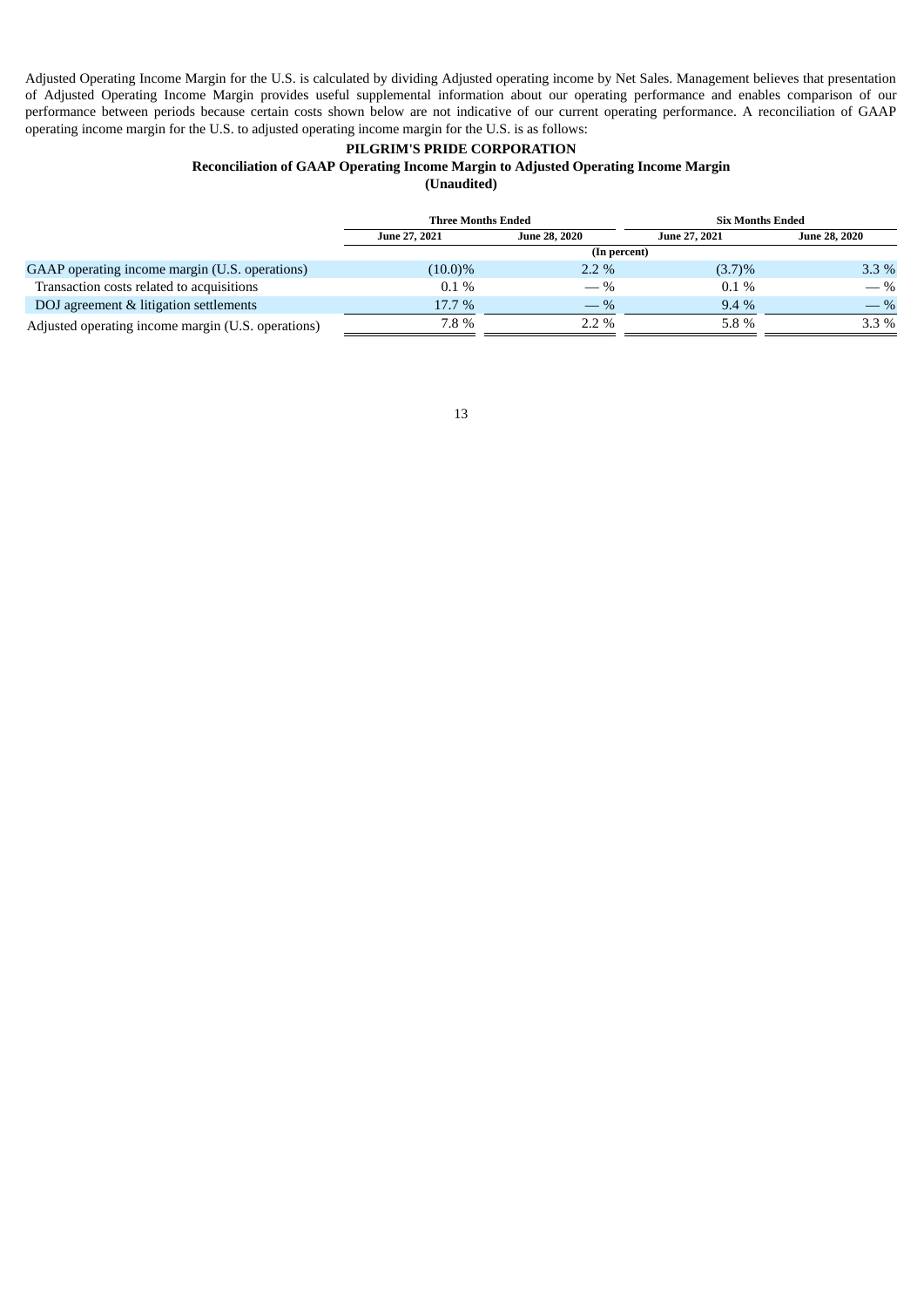Adjusted net income attributable to Pilgrim's Pride Corporation ("Pilgrim's") is calculated by adding to Net income attributable to Pilgrim's certain items of expense and deducting from Net income attributable to Pilgrim's certain items of income, as shown below in the table. Adjusted net income attributable to Pilgrim's Pride Corporation per common diluted share is presented because it is used by management, and we believe it is frequently used by securities analysts, investors and other interested parties, in addition to and not in lieu of results prepared in conformity with U.S. GAAP, to compare the performance of companies. Management also believe that this non-U.S. GAAP financial measure, in combination with our financial results calculated in accordance with U.S. GAAP, provides investors with additional perspective regarding the impact of such charges on net income attributable to Pilgrim's Pride Corporation per common diluted share. Adjusted net income attributable to Pilgrim's Pride Corporation per common diluted share is not a measurement of financial performance under U.S. GAAP, has limitations as an analytical tool and should not be considered in isolation or as a substitute for an analysis of our results as reported under U.S. GAAP. Management believes that presentation of adjusted net income attributable to Pilgrim's provides useful supplemental information about our operating performance and enables comparison of our performance between periods because certain costs shown below are not indicative of our current operating performance. A reconciliation of net income attributable to Pilgrim's Pride Corporation per common diluted share to adjusted net income attributable to Pilgrim's Pride Corporation per common diluted share is as follows:

# **PILGRIM'S PRIDE CORPORATION Reconciliation of Adjusted Net Income (Unaudited)**

|                                                                                       | <b>Three Months Ended</b> |    |                      | <b>Six Months Ended</b>               |               |                      |  |
|---------------------------------------------------------------------------------------|---------------------------|----|----------------------|---------------------------------------|---------------|----------------------|--|
|                                                                                       | June 27, 2021             |    | <b>June 28, 2020</b> | June 27, 2021                         |               | <b>June 28, 2020</b> |  |
|                                                                                       |                           |    |                      | (In thousands, except per share data) |               |                      |  |
| Net income attributable to Pilgrim's                                                  | \$<br>$(166, 687)$ \$     |    | $(6,036)$ \$         | $(66, 479)$ \$                        |               | 61,232               |  |
| Add:                                                                                  |                           |    |                      |                                       |               |                      |  |
| Foreign currency transaction losses (gains)                                           | 4,145                     |    | 5,525                | 6,659                                 |               | (12,860)             |  |
| Transaction costs related to acquisitions                                             | 2,545                     |    | (81)                 | 2,545                                 |               | 134                  |  |
| DOJ agreement & litigation settlements                                                | 395,886                   |    |                      | 398,285                               |               |                      |  |
| Loss on early extinguishment of debt recognized as a<br>component of interest expense | 24,254                    |    |                      | 24,254                                |               |                      |  |
| Minus:                                                                                |                           |    |                      |                                       |               |                      |  |
| Deconsolidation of subsidiary                                                         |                           |    |                      | 1,131                                 |               |                      |  |
| Adjusted net income attributable to Pilgrim's before tax impact of<br>adjustments     | 260,143                   |    | (592)                | 364,133                               |               | 48,506               |  |
| Net tax impact of adjustments <sup>(a)</sup>                                          | (106, 323)                |    | (1,356)              | (107, 265)                            |               | 3,170                |  |
| Adjusted net income attributable to Pilgrim's                                         | 153,820                   | -S | $(1,948)$ \$         | 256,868                               | <sup>\$</sup> | 51,676               |  |
| Weighted average diluted shares of common stock outstanding                           | 243,675                   |    | 246,687              | 243,627                               |               | 248,308              |  |
| Adjusted net income attributable to Pilgrim's per common diluted<br>share             | 0.63                      | -S | (0.01)               | 1.05                                  | Ъ             | 0.21                 |  |

(a) Net tax expense (benefit) of adjustments represents the tax impact of all adjustments shown above.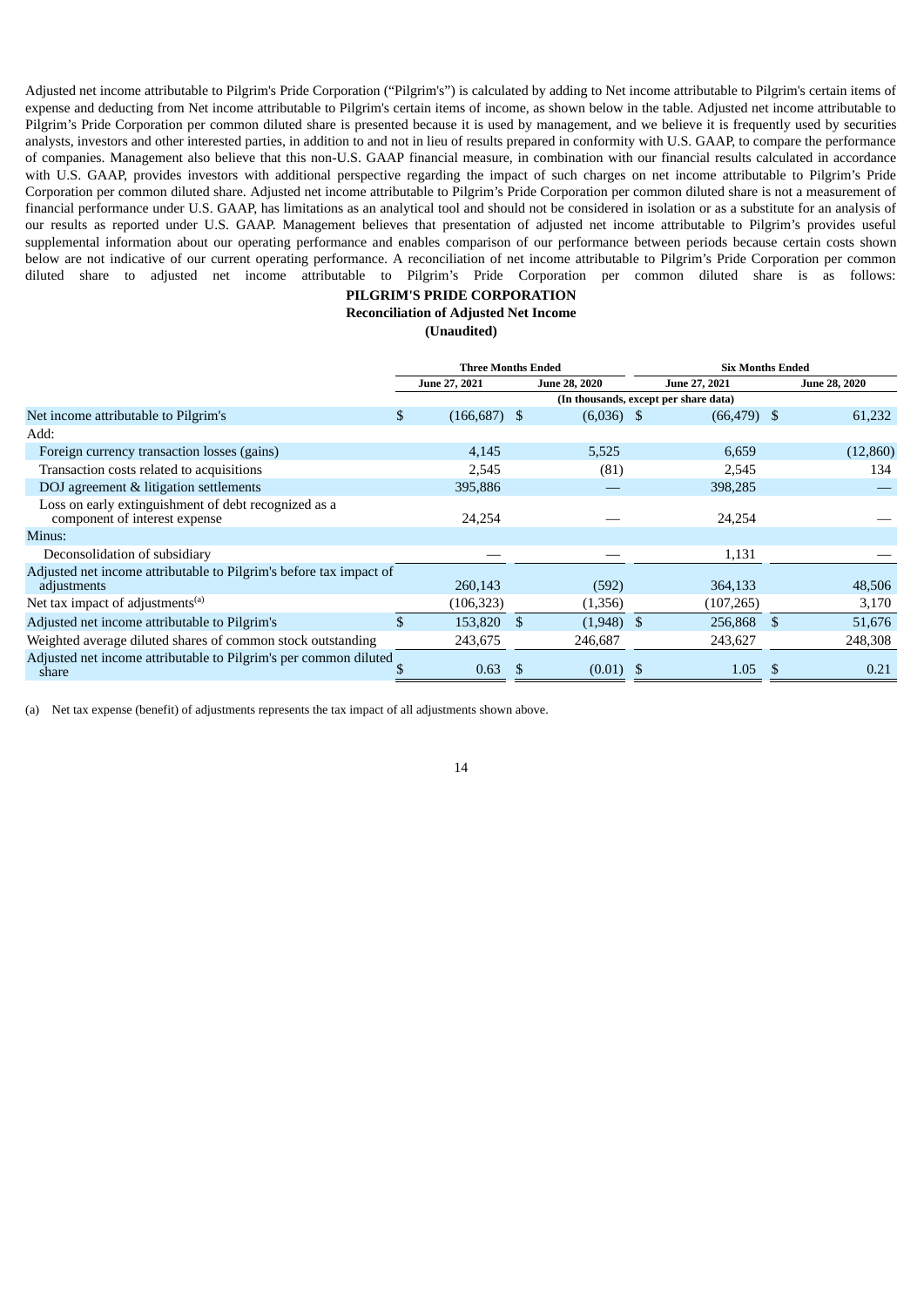Adjusted EPS is calculated by dividing the adjusted net income attributable to Pilgrim's stockholders by the weighted average number of diluted shares. Management believes that Adjusted EPS provides useful supplemental information about our operating performance and enables comparison of our performance between periods because certain costs shown below are not indicative of our current operating performance. A reconciliation of U.S. GAAP to non-U.S. GAAP financial measures is as follows:

#### **PILGRIM'S PRIDE CORPORATION Reconciliation of GAAP EPS to Adjusted EPS (Unaudited)**

|                                                                                       | <b>Three Months Ended</b> |                      | <b>Six Months Ended</b> |                                       |  |                      |  |
|---------------------------------------------------------------------------------------|---------------------------|----------------------|-------------------------|---------------------------------------|--|----------------------|--|
|                                                                                       | June 27, 2021             | <b>June 28, 2020</b> |                         | June 27, 2021                         |  | <b>June 28, 2020</b> |  |
|                                                                                       |                           |                      |                         | (In thousands, except per share data) |  |                      |  |
| <b>GAAP EPS</b>                                                                       | \$<br>$(0.68)$ \$         | $(0.02)$ \$          |                         | $(0.27)$ \$                           |  | 0.25                 |  |
| Add:                                                                                  |                           |                      |                         |                                       |  |                      |  |
| Foreign currency transaction losses (gains)                                           | 0.02                      | 0.02                 |                         | 0.03                                  |  | (0.05)               |  |
| Transaction costs related to acquisitions                                             | 0.01                      |                      |                         | 0.01                                  |  |                      |  |
| DOJ agreement & litigation settlements                                                | 1.62                      |                      |                         | 1.63                                  |  |                      |  |
| Loss on early extinguishment of debt recognized as a<br>component of interest expense | 0.10                      |                      |                         | 0.10                                  |  |                      |  |
| Minus:                                                                                |                           |                      |                         |                                       |  |                      |  |
| Deconsolidation of subsidiary                                                         |                           |                      |                         |                                       |  |                      |  |
| Adjusted EPS before tax impact of adjustments                                         | 1.07                      |                      |                         | 1.50                                  |  | 0.20                 |  |
| Net tax impact of adjustments <sup>(a)</sup>                                          | (0.44)                    | (0.01)               |                         | (0.45)                                |  | 0.01                 |  |
| <b>Adjusted EPS</b>                                                                   | 0.63                      | $(0.01)$ \$          |                         | 1.05                                  |  | 0.21                 |  |
| Weighted average diluted shares of common stock outstanding                           | 243,675                   | 246,687              |                         | 243,627                               |  | 248,308              |  |

(a) Net tax impact of adjustments represents the tax impact of all adjustments shown above.